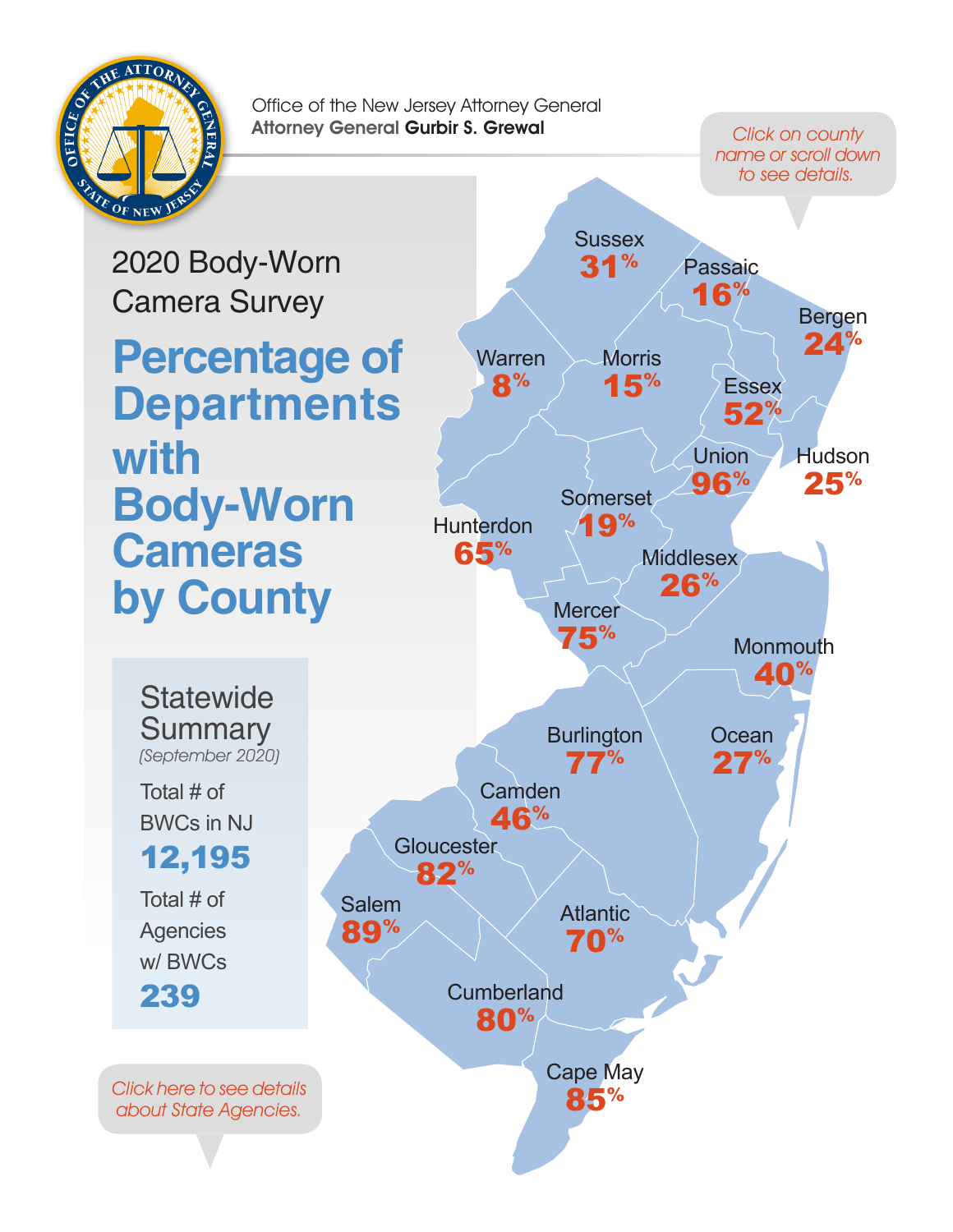<span id="page-1-0"></span>



#### 2020 Body-Worn Camera Survey **State Agencies**

| <b>AGENCY NAME</b>                          | Number of BWCs |  |
|---------------------------------------------|----------------|--|
| Division of Criminal Justice*               | $\Omega$       |  |
| Fish and Wildlife                           | $\Omega$       |  |
| NJ State Human Services Police Department   | $\Omega$       |  |
| NJ Transit Police Department                | 359            |  |
| State Park Police                           | $\Omega$       |  |
| NJ State Police                             | 1540           |  |
| <b>Rutgers University Police Department</b> | 180            |  |
| NJSPB / Division of Parole*                 | $\Omega$       |  |
| <b>TOTAL</b>                                | 2.079          |  |
|                                             |                |  |
| <b>Total Departments</b>                    | 8              |  |
| <b>Total Departments with BWC</b>           | 3              |  |
| Percentage of Departments with BWC          | 37.50%         |  |
|                                             |                |  |

\*Agency does not employ uniformed officers.

#### Statewide Summary (September 2020)

Total # of BWCs in NJ

#### 12,195

Total # of Agencies w/ BWCs 239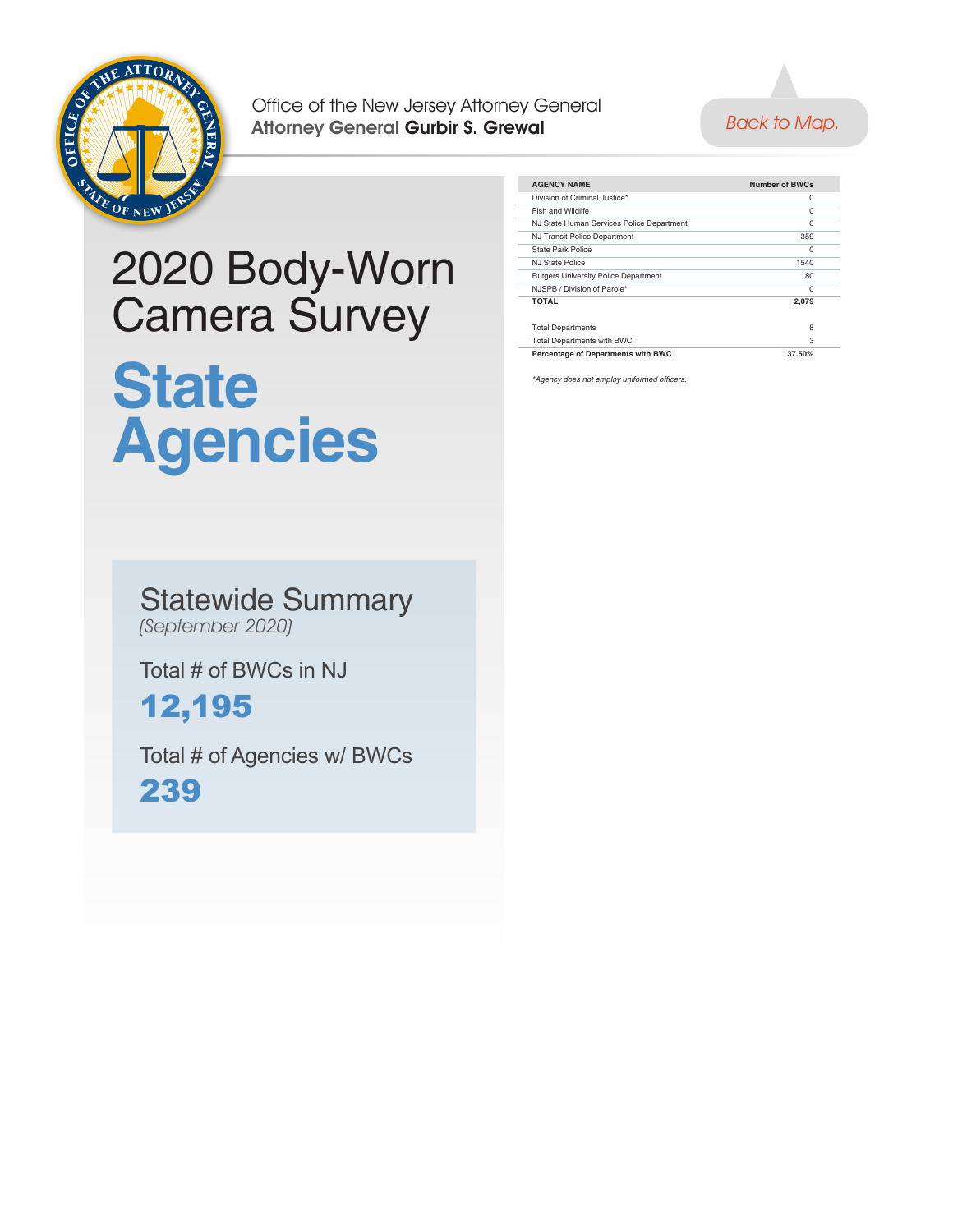<span id="page-2-0"></span>



# 2020 Body-Worn Camera Survey **Atlantic County**

| <b>AGENCY NAME</b>                                    | Number of BWCs |  |
|-------------------------------------------------------|----------------|--|
| Absecon Police Department                             | 27             |  |
| <b>Atlantic City Police Department</b>                | 260            |  |
| Atlantic County Sheriff's Office                      | <sup>0</sup>   |  |
| Atlantic County Justice Facility (County Corrections) | 60             |  |
| Atlantic County Prosecutor's Office*                  | $\Omega$       |  |
| <b>Brigantine Police Department</b>                   | $\Omega$       |  |
| Egg Harbor City Police Department                     | 8              |  |
| Egg Harbor Township Police Department                 | $\Omega$       |  |
| Galloway Township Police Department                   | $\Omega$       |  |
| Hamilton Township Police Department                   | 40             |  |
| Hammonton Police Department                           | 15             |  |
| <b>Linwood Police Department</b>                      | 19             |  |
| <b>Longport Police Department</b>                     | 16             |  |
| Margate Police Department                             | 24             |  |
| Mullica Township Police Department                    | <sup>0</sup>   |  |
| Northfield Police Department                          | 9              |  |
| Pleasantville Police Department                       | 45             |  |
| Somers Point Police Department                        | 25             |  |
| Stockton University Police Department                 | 28             |  |
| Ventnor Police Department                             | 16             |  |
| <b>TOTAL</b>                                          | 592            |  |
|                                                       |                |  |
| <b>Total Departments</b>                              | 20             |  |
| <b>Total Departments with BWC</b>                     | 14             |  |
| Percentage of Departments with BWC                    | 70%            |  |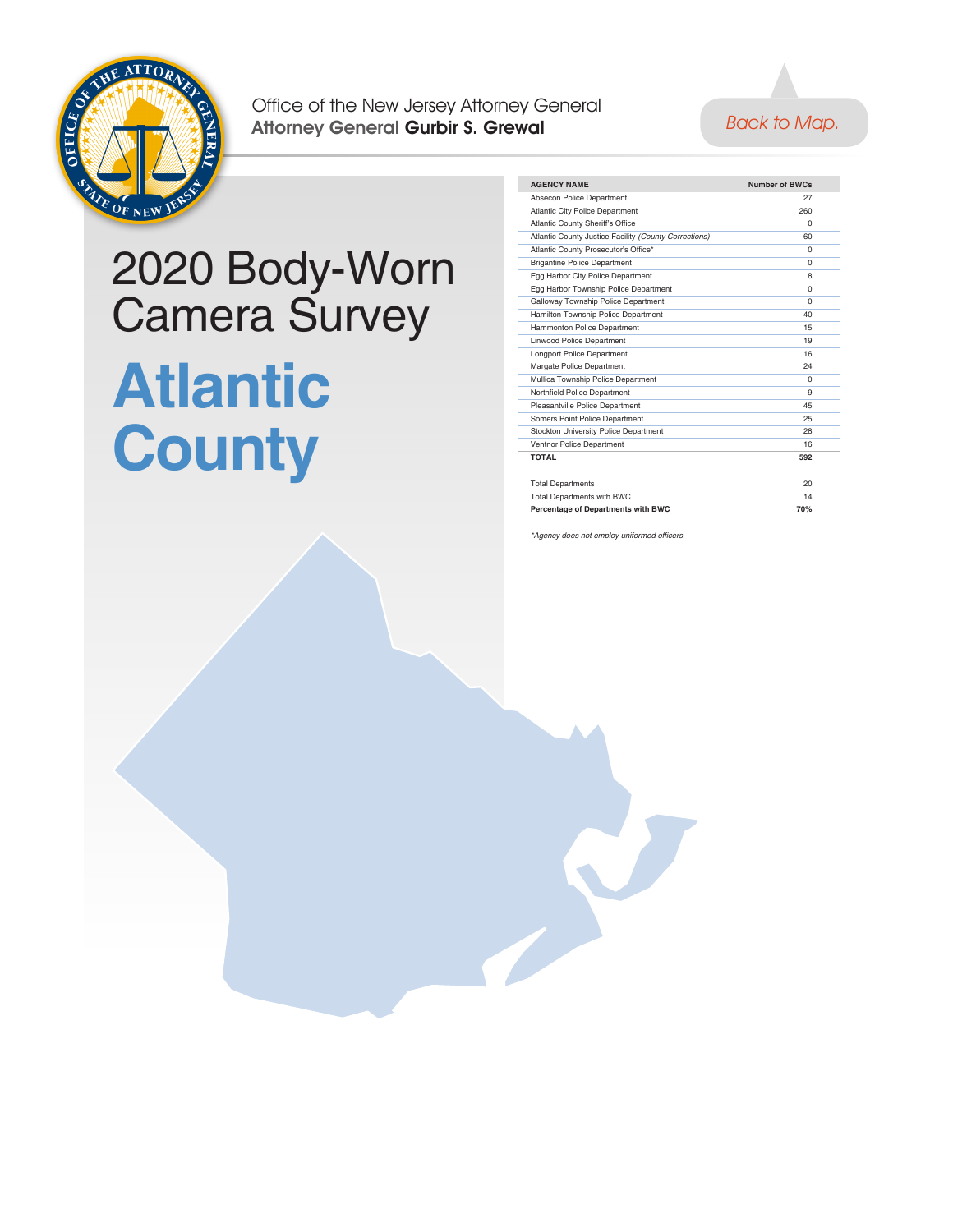<span id="page-3-0"></span>



**AGENCY NAME Number of BWCs** Allendale Police Department 0 Alpine Police Department 0 Bergen County Prosecutor's Office\* 0 **Bergen County Sheriff's Office 91 Property Sheriff's Office 91** Bergenfield Police Department 0 Bogota Police Department 0 Carlstadt Police Department 2 Cliffside Park Police Department 0 Closter Police Department 0 **Cresskill Police Department** 12 Demarest Police Department 15 Dumont Police Department 0

#### 2020 Body-Worn Camera Survey **Bergen**



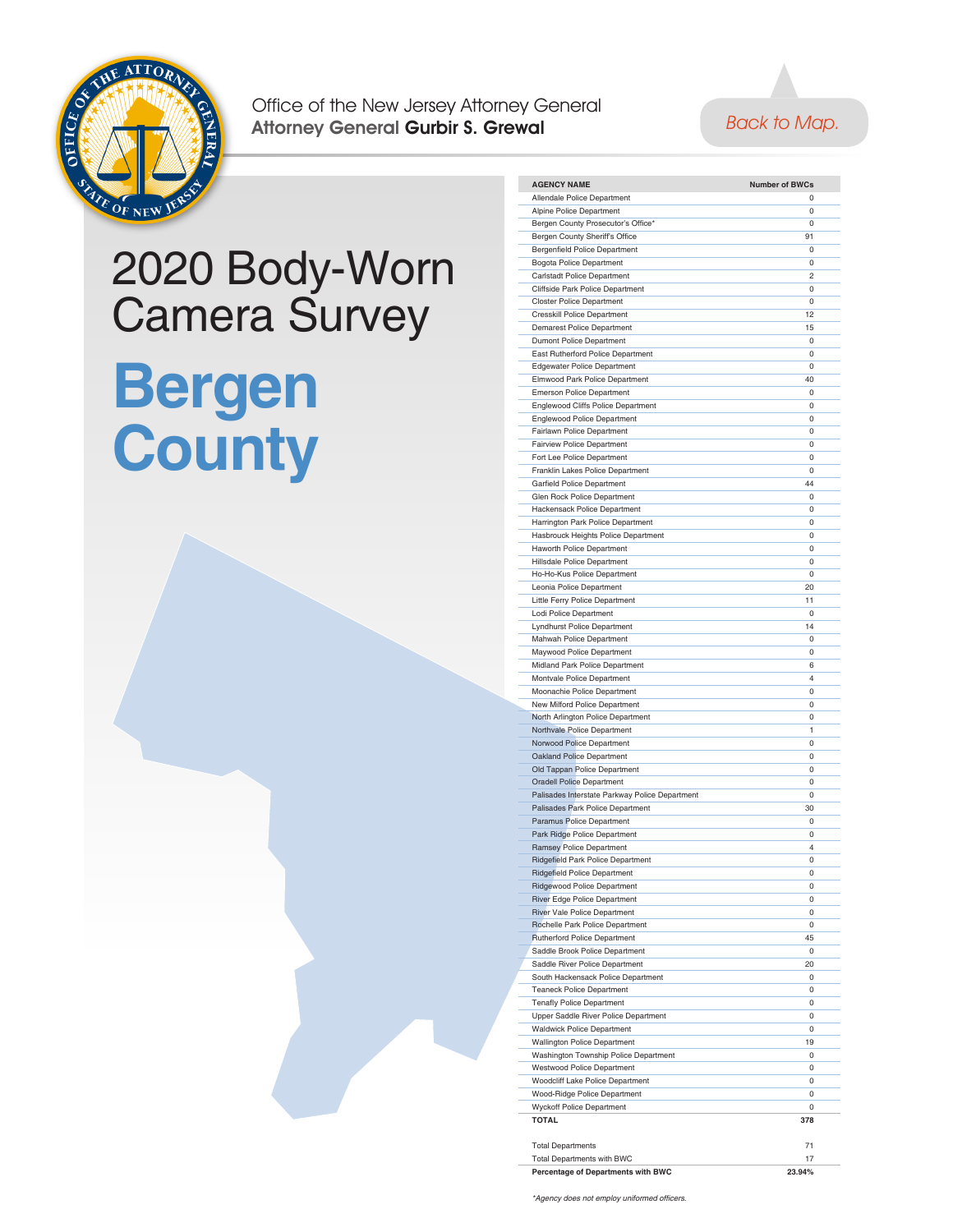<span id="page-4-0"></span>



## 2020 Body-Worn Camera Survey **Burlington County**

| <b>AGENCY NAME</b>                                    | <b>Number of BWCs</b> |
|-------------------------------------------------------|-----------------------|
| Beverly City Police Department                        | 8                     |
| Bordentown City Police Department                     | $\Omega$              |
| Bordentown Township Police Department                 | 25                    |
| <b>Burlington City Police Department</b>              | 40                    |
| Burlington County Department of Corrections           | 46                    |
| Burlington County Prosecutor's Office*                | $\Omega$              |
| Burlington County Bridge Commission Police Department | $\Omega$              |
| <b>Burlington County Sheriff's Office</b>             | 40                    |
| Burlington Township Police Department                 | 50                    |
| <b>Chesterfield Police Department</b>                 | $\Omega$              |
| Cinnaminson Police Department                         | 33                    |
| <b>Delanco Police Department</b>                      | 11                    |
| Delran Police Department                              | 34                    |
| <b>Eastampton Police Department</b>                   | 19                    |
| <b>Edgewater Park Police Department</b>               | 16                    |
| <b>Evesham Police Department</b>                      | 104                   |
| <b>Florence Police Department</b>                     | 31                    |
| Lumberton Police Department                           | 24                    |
| Mansfield Police Department                           | $\mathbf 0$           |
| Maple Shade Police Department                         | 44                    |
| Medford Lakes Police Department                       | 14                    |
| Medford Township Police Department                    | 39                    |
| Moorestown Police Department                          | 40                    |
| Mount Holly Police Department                         | 30                    |
| Mount Laurel Police Department                        | 60                    |
| New Hanover Police Department                         | $\Omega$              |
| North Hanover Police Department                       | $\Omega$              |
| Palmyra Police Department                             | 20                    |
| Pemberton Borough Police Department                   | 6                     |
| Pemberton Township Police Department                  | 50                    |
| Riverside Police Department                           | 21                    |
| <b>Riverton Police Department</b>                     | $\overline{7}$        |
| Springfield Police Department                         | $\Omega$              |
| <b>Westampton Police Department</b>                   | 17                    |
| Willingboro Police Department                         | 74                    |
| <b>TOTAL</b>                                          | 903                   |
| <b>Total Departments</b>                              | 35                    |
| <b>Total Departments with BWC</b>                     | 27                    |
| Percentage of Departments with BWC                    | 77.14%                |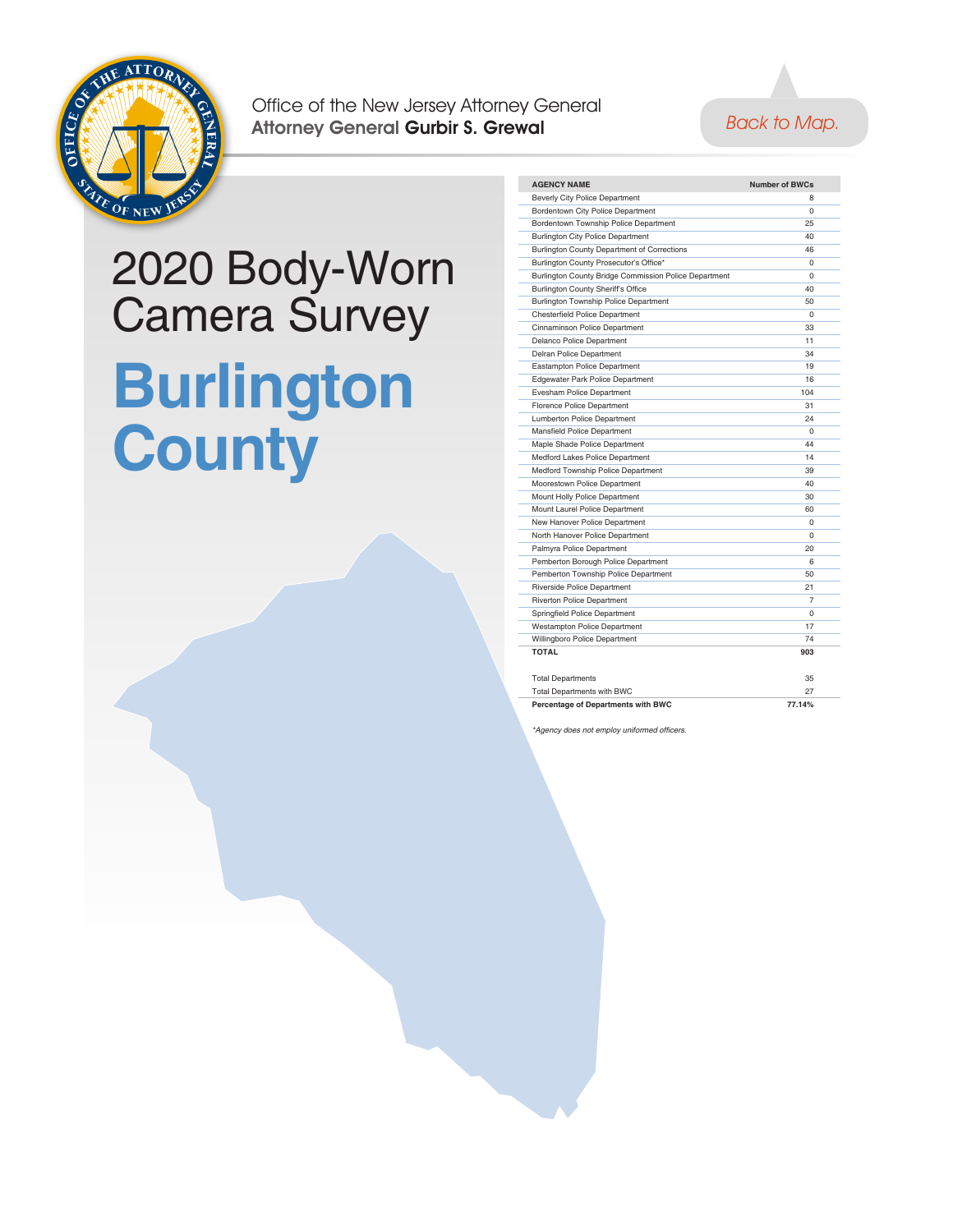<span id="page-5-0"></span>



#### 2020 Body-Worn Camera Survey **Camden County**

| <b>AGENCY NAME</b>                               | <b>Number of BWCs</b> |
|--------------------------------------------------|-----------------------|
| Audubon Police Department                        | $\Omega$              |
| <b>Barrington Police Department</b>              | 8                     |
| <b>Bellmawr Police Department</b>                | $\Omega$              |
| Berlin Borough Police Department                 | 21                    |
| Berlin Township Police Department                | $\Omega$              |
| <b>Brooklawn Police Department</b>               | $\Omega$              |
| Camden County Correctional Facility              | $\Omega$              |
| Camden County Police Department - Metro          | 412                   |
| Camden County Prosecutor's Office*               | 0                     |
| Camden County Sheriff's Office                   | 100                   |
| Cherry Hill Board of Education Police Department | 0                     |
| Cherry Hill Township Police Department           | 137                   |
| <b>Chesilhurst Police Department</b>             | 8                     |
| Clementon Police Department                      | 15                    |
| Collingswood Police Department                   | 0                     |
| Delaware River Port Authority Police Department  | 0                     |
| Gibbsboro Police Department                      | $\Omega$              |
| Gloucester City Police Department                | 32                    |
| Gloucester Township Police Department            | 133                   |
| <b>Haddonfield Police Department</b>             | 6                     |
| Haddon Heights Police Department                 | $\Omega$              |
| Haddon Township Police Department                | 0                     |
| Hi-nella Police Department                       | $\Omega$              |
| Laurel Springs Police Department                 | $\Omega$              |
| Lawnside Police Department                       | 8                     |
| Lindenwold Police Department                     | 44                    |
| Magnolia Police Department                       | 0                     |
| Merchantville Police Department                  | 16                    |
| Mount Ephraim Police Department                  | 0                     |
| Oaklyn Police Department                         | $\Omega$              |
| Pennasuken Police Department                     | $\Omega$              |
| Pine Hill Police Department                      | 22                    |
| Pine Valley Police Department                    | $\Omega$              |
| Rowan University Police Department               | 10                    |
| Runnemede Police Department                      | 0                     |
| Somerdale Police Department                      | 0                     |
| <b>Stratford Police Department</b>               | $\Omega$              |
| Voorhees Police Department                       | 80                    |
| <b>Waterford Police Department</b>               | 28                    |
| <b>Winslow Police Department</b>                 | 76                    |
| Woodlynne Police Department                      | 8                     |
| <b>TOTAL</b>                                     | 1,164                 |
| <b>Total Departments</b>                         | 41                    |
| Total Departments with BWC                       | 19                    |
| Percentage of Departments with BWC               | 46.34%                |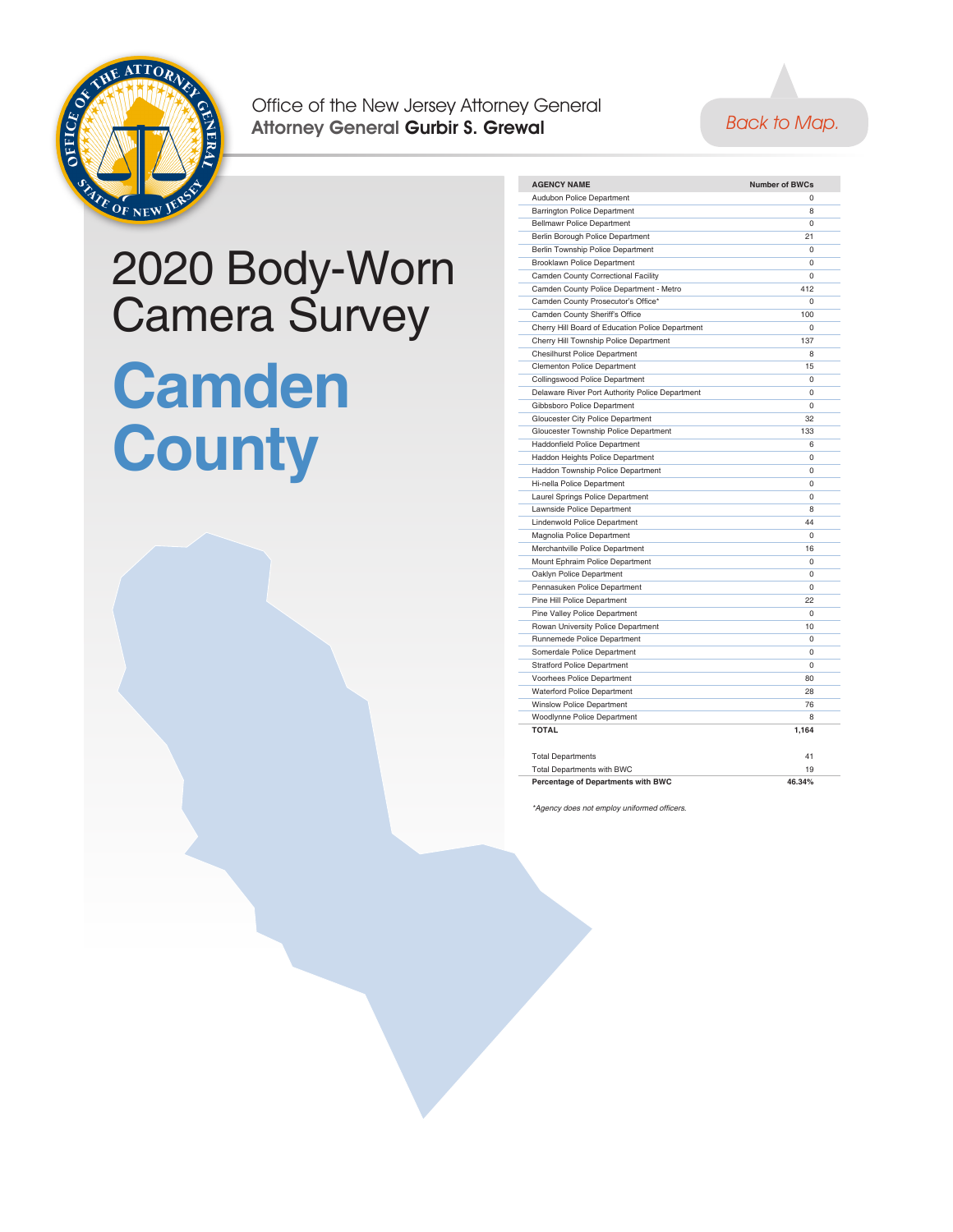<span id="page-6-0"></span>



#### 2020 Body-Worn Camera Survey **Cape May County**

| <b>AGENCY NAME</b>                   | Number of BWCs |  |
|--------------------------------------|----------------|--|
| <b>Avalon Police Department</b>      | 34             |  |
| Cape May Police Department           | $\Omega$       |  |
| Cape May County Sheriff's Office     | 75             |  |
| Lower Township Police Department     | 54             |  |
| Middle Township Police Department    | 54             |  |
| North Wildwood Police Department     | 28             |  |
| Ocean City Police Department         | 48             |  |
| Sea Isle City Police Department      | 20             |  |
| Stone Harbor Police Department       | 10             |  |
| West Wildwood Police Department      | 6              |  |
| Wildwood Crest Police Department     | 29             |  |
| Wildwood Police Department           | 48             |  |
| Cape May County Prosecutor's Office* | $\Omega$       |  |
| <b>TOTAL</b>                         | 406            |  |
|                                      |                |  |
| <b>Total Departments</b>             | 13             |  |
| <b>Total Departments with BWC</b>    | 11             |  |
| Percentage of Departments with BWC   | 84.62%         |  |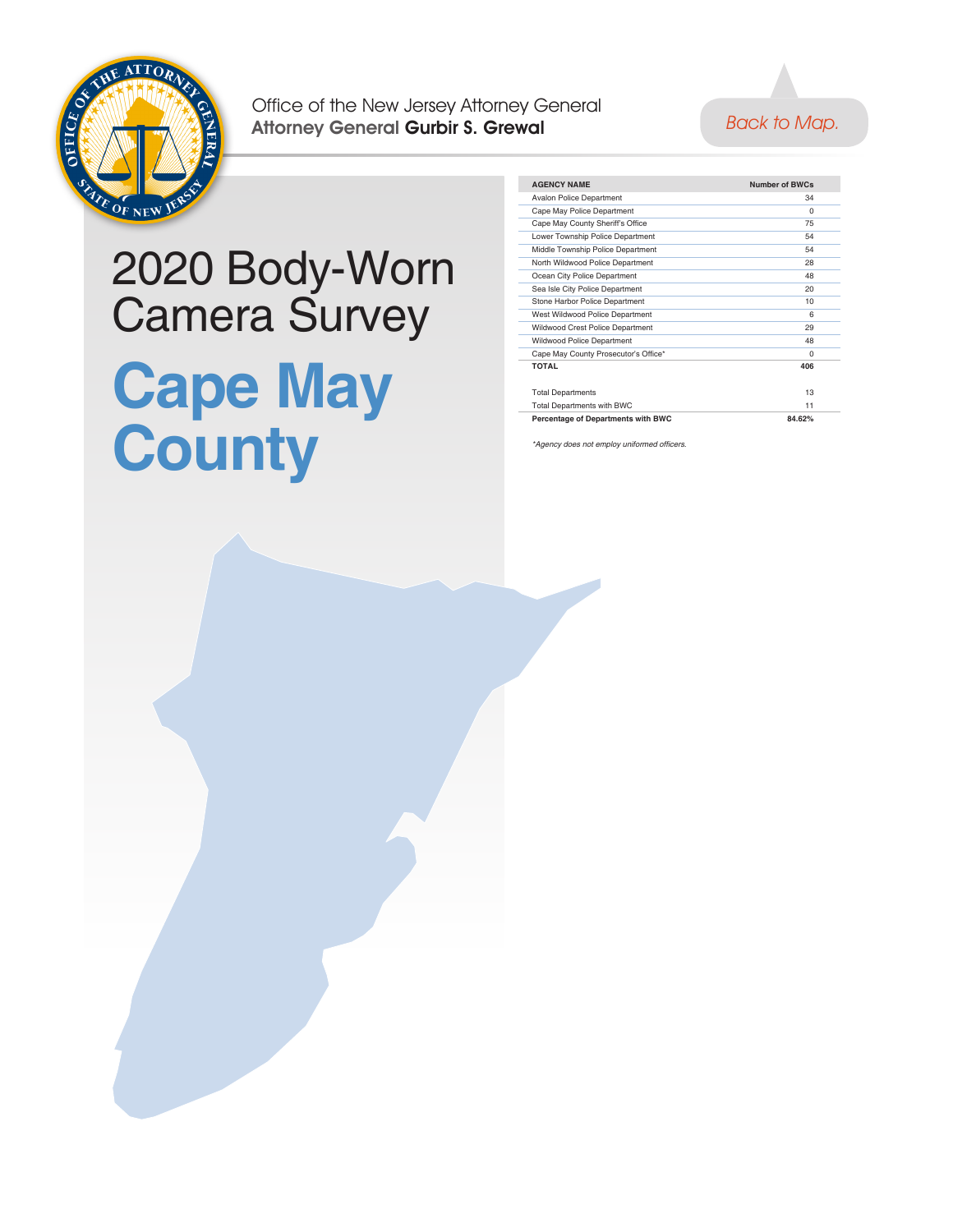<span id="page-7-0"></span>



#### 2020 Body-Worn Camera Survey **Cumberland County**

| Number of BWCs |  |
|----------------|--|
| 30             |  |
| 30             |  |
| 103            |  |
| $\Omega$       |  |
| 33             |  |
| 196            |  |
| 5              |  |
| 4              |  |
| 80%            |  |
|                |  |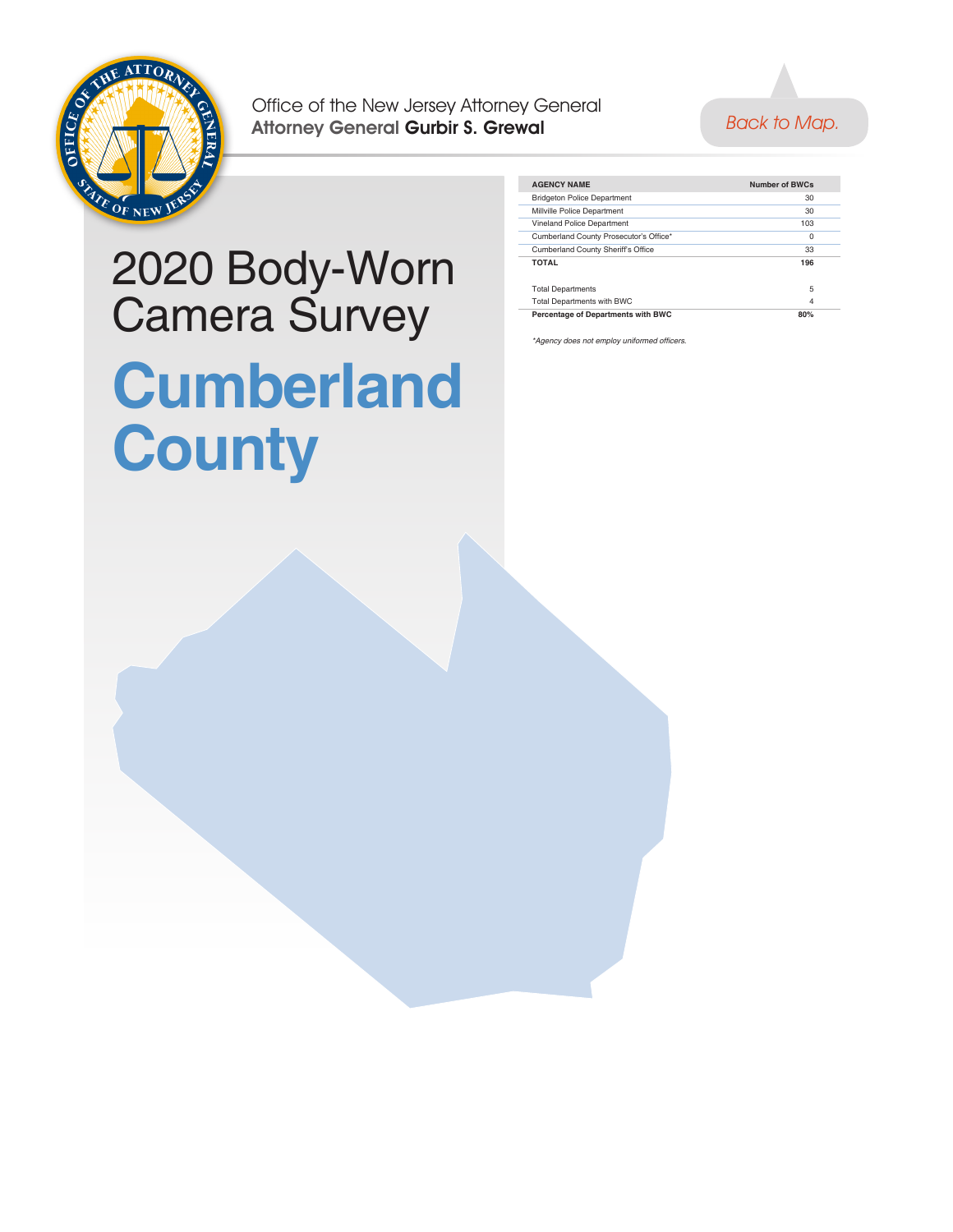<span id="page-8-0"></span>



#### 2020 Body-Worn Camera Survey

## **Essex County**

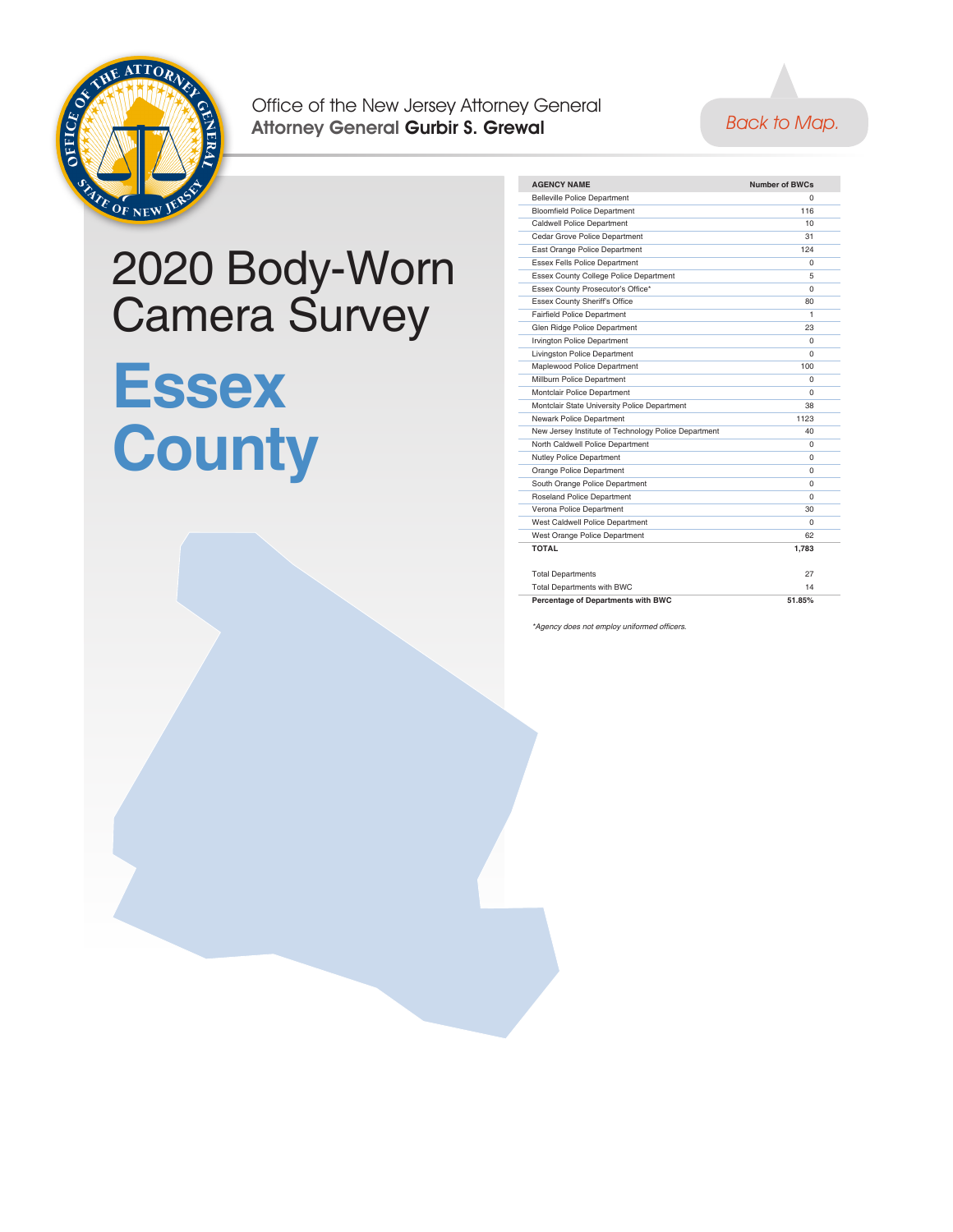<span id="page-9-0"></span>



#### 2020 Body-Worn Camera Survey **Gloucester County**

| <b>AGENCY NAME</b>                        | <b>Number of BWCs</b> |
|-------------------------------------------|-----------------------|
| Clayton Police Department                 | 15                    |
| Deptford Township Police Department       | $\Omega$              |
| East Greenwich Township Police Department | 3                     |
| Elk Township Police Department            | $\Omega$              |
| Franklin Township Police Department       | $\Omega$              |
| Glassboro Police Department               | 65                    |
| Gloucester County Prosecutor's Office*    | $\Omega$              |
| Gloucester County Sheriff's Office        | 62                    |
| Greenwich Township Police Department      | 8                     |
| Harrison Township Police Department       | 10                    |
| Logan Township Police Department          | 8                     |
| Mantua Township Police Department         | 31                    |
| Monroe Township Police Department         | 20                    |
| Paulsboro Police Department               | 23                    |
| Pitman Police Department                  | 23                    |
| Rowan University Police Department        | 26                    |
| Washington Township Police Department     | 48                    |
| West Deptford Township Police Department  | 35                    |
| <b>Westville Police Department</b>        | 15                    |
| Woodbury City Police Department           | 37                    |
| Woodbury Heights Police Department        | 6                     |
| Woolwich Township Police Department       | 30                    |
| ΤΩΤΑΙ                                     | 465                   |
|                                           |                       |
| <b>Total Departments</b>                  | 22                    |
| <b>Total Departments with BWC</b>         | 18                    |
| Percentage of Departments with BWC        | 81.81%                |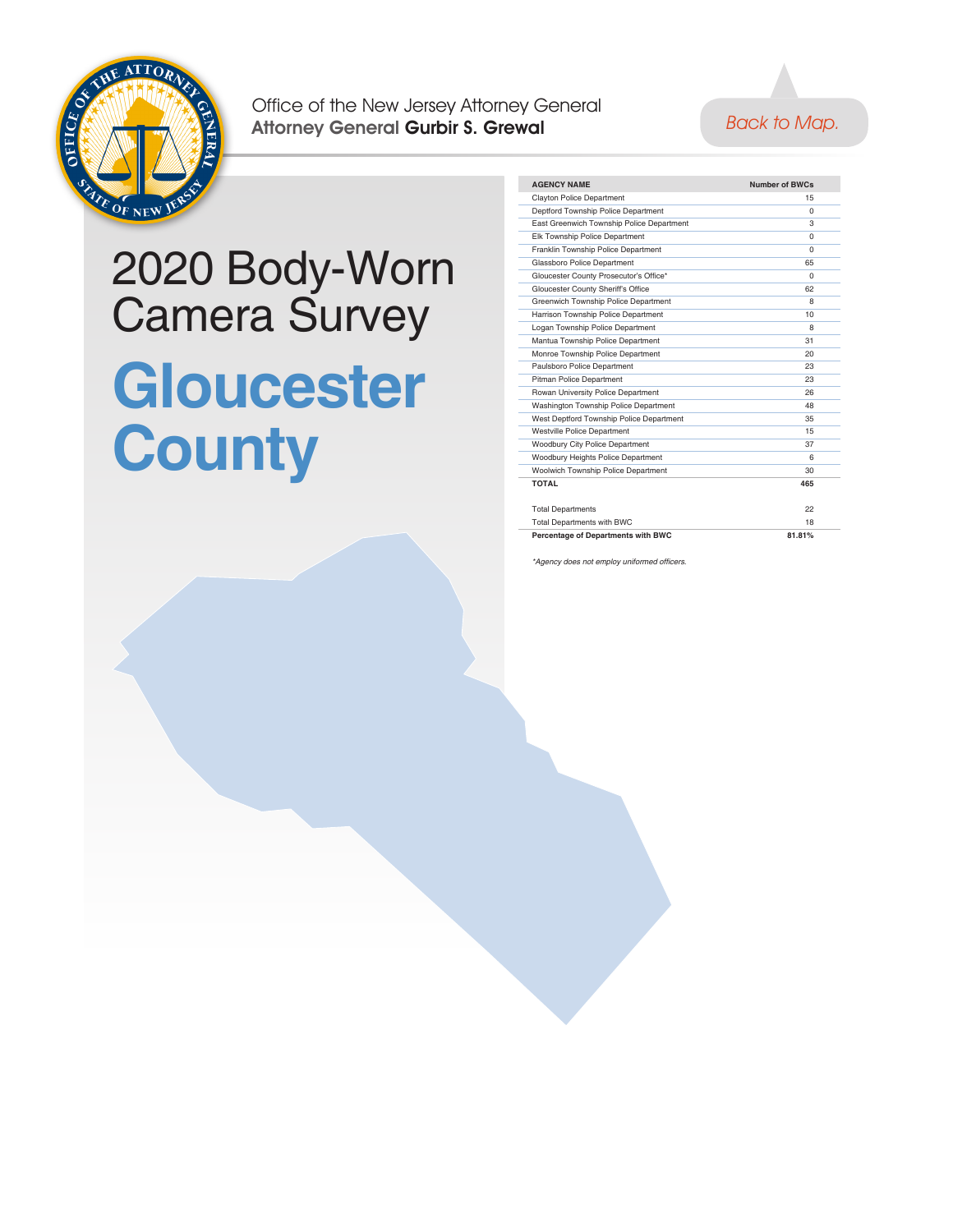<span id="page-10-0"></span>



#### 2020 Body-Worn Camera Survey **Hudson County**

| <b>AGENCY NAME</b>                              | <b>Number of BWCs</b> |  |
|-------------------------------------------------|-----------------------|--|
| <b>Bayonne Police Department</b>                | 119                   |  |
| East Newark Police Department                   | $\Omega$              |  |
| Guttenberg Police Department                    | $\Omega$              |  |
| Harrison Police Department                      | $\Omega$              |  |
| Hoboken Police Department                       | $\Omega$              |  |
| Jersey City Police Department                   | 276                   |  |
| Kearny Police Department                        | $\Omega$              |  |
| North Bergen Police Department                  | 11                    |  |
| Secaucus Police Department                      | $\Omega$              |  |
| Union City Police Department                    | $\Omega$              |  |
| Weehawken Police Department                     | $\Omega$              |  |
| West New York Police Department                 | $\Omega$              |  |
| Stevens Instute of Technology Police Department | $\Omega$              |  |
| Hudson County Department of Corrections         | 30                    |  |
| Hudson County Sheriff's Office                  | $\Omega$              |  |
| Hudson County Prosecutor's Office*              | $\Omega$              |  |
| <b>TOTAL</b>                                    | 436                   |  |
|                                                 |                       |  |
| <b>Total Departments</b>                        | 16                    |  |
| <b>Total Departments with BWC</b>               | $\Delta$              |  |
| Percentage of Departments with BWC              | 25%                   |  |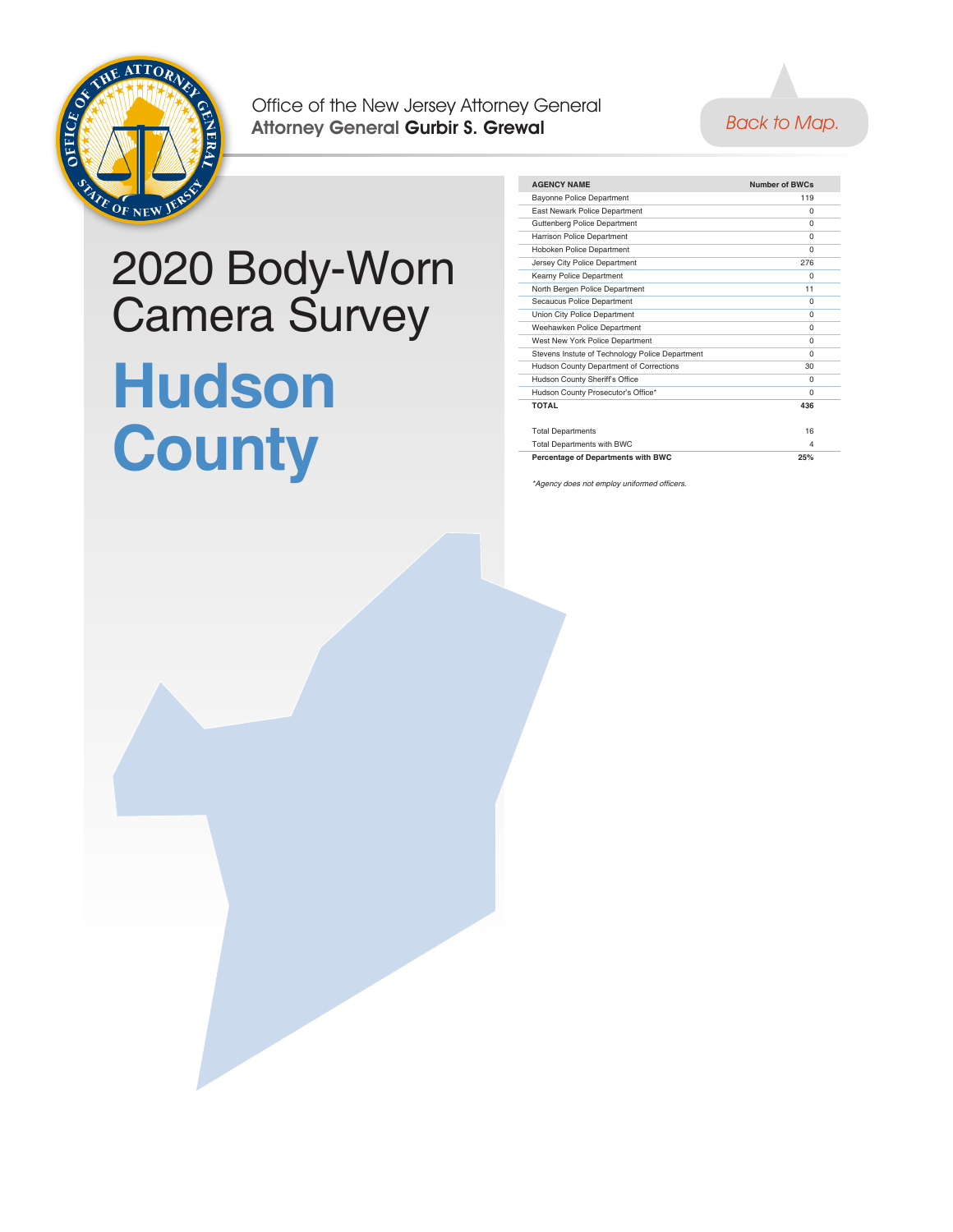<span id="page-11-0"></span>

#### [Back to Map.](#page-0-0)

#### 2020 Body-Worn Camera Survey **Hunterdon County**

| <b>AGENCY NAME</b>                            | Number of BWCs |  |
|-----------------------------------------------|----------------|--|
| Town of Clinton Police Department             | 13             |  |
| Clinton Township Police Department            | 8              |  |
| Delaware Township Police Department           | $\Omega$       |  |
| Flemington Borough Police Department          | 19             |  |
| Franklin Township Police Department           | 5              |  |
| Frenchtown Borough Police Department          | 8              |  |
| High Bridge Borough Police Department         | 6              |  |
| Holland Township Police Department            | 10             |  |
| Lambertville City Police Department           | 9              |  |
| Lebanon Township Police Department            | $\Omega$       |  |
| Raritan Township Police Department            | $\Omega$       |  |
| Readington Township Police Department         | 5              |  |
| Tewksbury Township Police Department          | 8              |  |
| West Amwell Township Police Department        | $\Omega$       |  |
| Hunterdon County Prosecutor's Office*         | $\Omega$       |  |
| Califon/Washington Township Police Department | $\Omega$       |  |
| Hunterdon County Sheriff's Office             | 10             |  |
| ΤΩΤΑΙ                                         | 101            |  |
|                                               |                |  |
| <b>Total Departments</b>                      | 17             |  |
| <b>Total Departments with BWC</b>             | 11             |  |
| Percentage of Departments with BWC            | 64.71%         |  |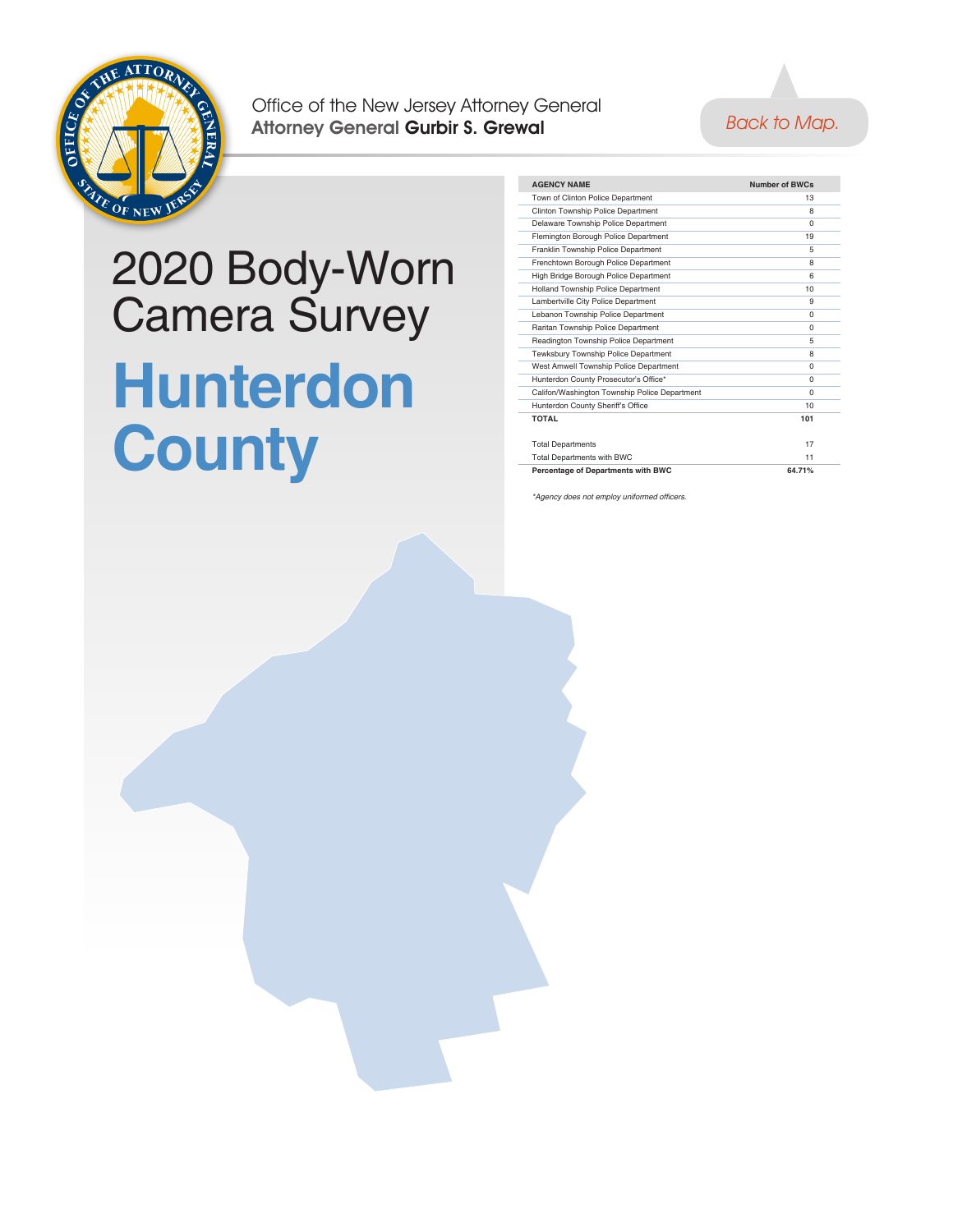



#### 2020 Body-Worn Camera Survey **Mercer County**

| <b>AGENCY NAME</b>                          | Number of BWCs          |  |
|---------------------------------------------|-------------------------|--|
| East Windsor Police Department              | 30                      |  |
| <b>Ewing Police Department</b>              | 61                      |  |
| <b>Hamilton Police Department</b>           | 112                     |  |
| <b>Hightstown Police Department</b>         | 16                      |  |
| <b>Hopewell Police Department</b>           | 28                      |  |
| Lawrence Police Department                  | 32                      |  |
| Mercer County Department of Corrections     | $\Omega$                |  |
| Mercer County Prosecutor's Office*          | $\Omega$                |  |
| Mercer County Sheriff's Office              | $\Omega$                |  |
| Pennington Police Department                | 5                       |  |
| <b>Princeton Police Department</b>          | $\overline{\mathbf{4}}$ |  |
| Princeton University Police Department      | $\Omega$                |  |
| Robbinsville Police Department              | 40                      |  |
| The College of New Jersey Police Department | 20                      |  |
| <b>Trenton Police Department</b>            | 200                     |  |
| West Windsor Police Department              | 48                      |  |
| ΤΩΤΑΙ                                       | 596                     |  |
| <b>Total Departments</b>                    | 16                      |  |
| <b>Total Departments with BWC</b>           | 12                      |  |
| Percentage of Departments with BWC          | 75%                     |  |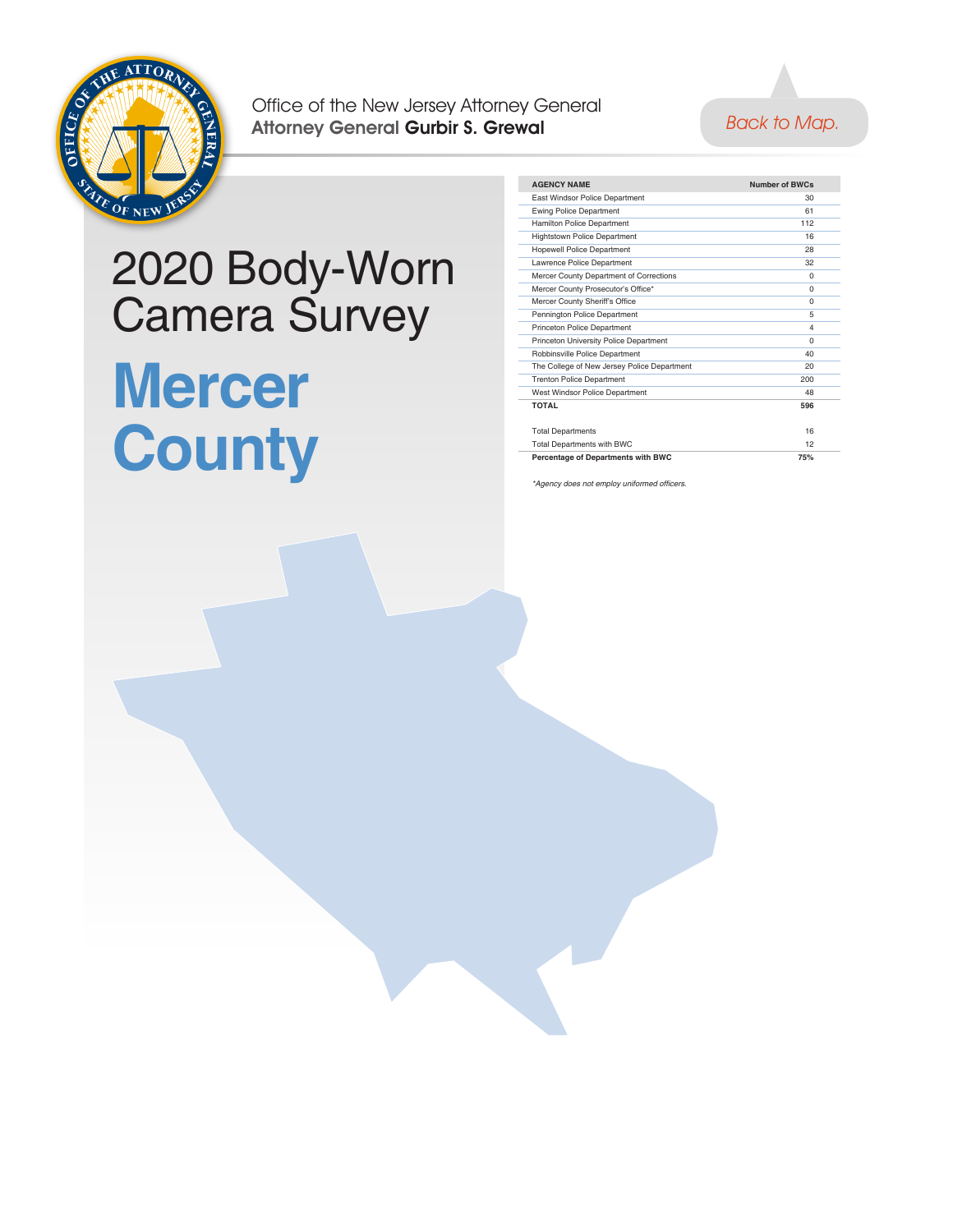<span id="page-13-0"></span>



## 2020 Body-Worn Camera Survey **Middlesex County**

| <b>AGENCY NAME</b>                         | Number of BWCs |  |
|--------------------------------------------|----------------|--|
| <b>Carteret Police Department</b>          | 85             |  |
| Cranbury Police Department                 | $\Omega$       |  |
| <b>Dunellen Police Department</b>          | 0              |  |
| East Brunswick Police Department           | O              |  |
| <b>Edison Police Department</b>            | 130            |  |
| <b>Highland Park Police Department</b>     | 28             |  |
| Jamesburg Police Department                | U              |  |
| Metuchen Police Department                 | $\Omega$       |  |
| Middlesex Boro Police Department           | U              |  |
| Middlesex County College Police Department | O              |  |
| Middlesex County Prosecutor's Office*      | 0              |  |
| Middlesex County Sheriff's Office          | O              |  |
| Milltown Police Department                 | 16             |  |
| Monroe Township Police Department          | O              |  |
| New Brunswick Police Department            | O              |  |
| North Brunswick Police Department          | 32             |  |
| Old Bridge Township Police Department      | U              |  |
| Perth Amboy Police Department              | 140            |  |
| Piscataway Police Department               | $\Omega$       |  |
| Plainsboro Police Department               | 36             |  |
| Sayreville Police Department               | $\Omega$       |  |
| South Amboy Police Department              | O              |  |
| South Brunswick Police Department          | 0              |  |
| South Plainfield Police Department         | O              |  |
| South River Police Department              | O              |  |
| Spotswood Police Department                | O              |  |
| Woodbridge Township Police Department      | $\Omega$       |  |
| ΤΩΤΔΙ                                      | 467            |  |
|                                            |                |  |

| <b>Total Departments</b>           | 27     |
|------------------------------------|--------|
| <b>Total Departments with BWC</b>  |        |
| Percentage of Departments with BWC | 25.93% |

does not employ uniformed officers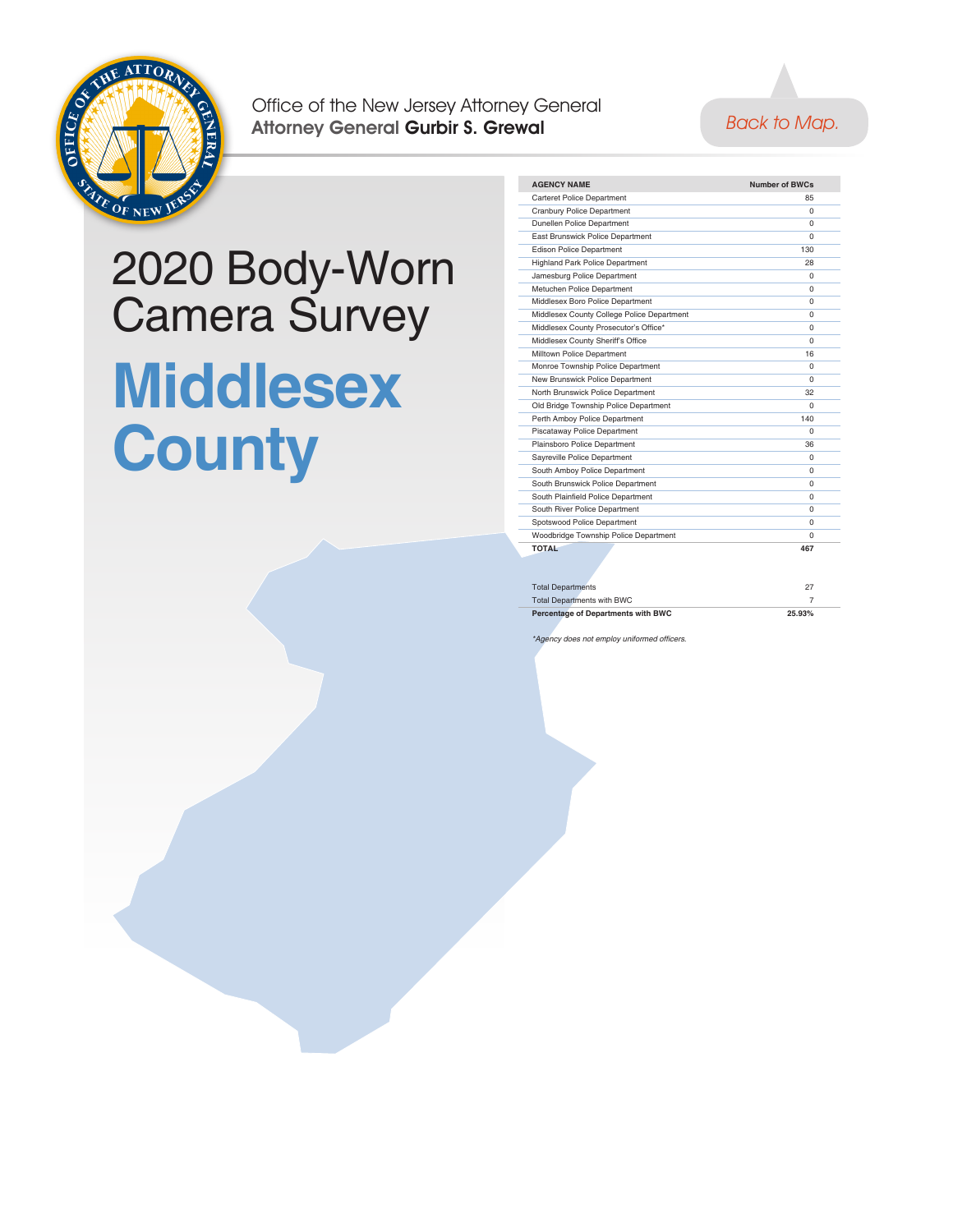<span id="page-14-0"></span>



#### 2020 Body-Worn Camera Survey **Monmouth County**

| <b>AGENCY NAME</b>                            | <b>Number of BWCs</b> |
|-----------------------------------------------|-----------------------|
| Aberdeen Police Department                    | $\Omega$              |
| Allenhurst Police Department                  | 0                     |
| Allentown Police Department                   | $\Omega$              |
| Asbury Park Police Department                 | 105                   |
| Altantic Highlands Police Department          | 10                    |
| Avon by the Sea Police Department             | 0                     |
| <b>Belmar Police Department</b>               | 0                     |
| <b>Bradley Beach Police Department</b>        | 6                     |
| <b>Brielle Police Department</b>              | 16                    |
| Brookdale Community College Police Department | $\Omega$              |
| <b>Colts Neck Police Department</b>           | 0                     |
| <b>Deal Police Department</b>                 | 32                    |
| Eatontown Police Department                   | 0                     |
| Fair Haven Police Department                  | 6                     |
| Freehold Township Police Department           | $\Omega$              |
| Hazlet Township Police Department             | 20                    |
| <b>Highlands Police Department</b>            | 16                    |
| <b>Holmdel Police Department</b>              | $\Omega$              |
|                                               | 48                    |
| <b>Howell Police Department</b>               | $\Omega$              |
| Keansburg Police Department                   | 0                     |
| Keyport Police Department                     |                       |
| Little Silver Police Department               | 0                     |
| Long Branch Police Department                 | 30                    |
| Manalapan Police Department                   | 19                    |
| Manasquan Police Department                   | 0                     |
| Marlboro Township Police Department           | 80                    |
| Matawan Borough Police Department             | 0                     |
| Middletown Police Department                  | $\Omega$              |
| Monmouth County Prosecutor's Office*          | 0                     |
| Monmouth County Sheriff's Office              | 35                    |
| Monmouth Beach Police Department              | 6                     |
| Monmouth University Police Department         | $\Omega$              |
| Neptune City Police Department                | 17                    |
| Neptune Township Police Department            | 0                     |
| Ocean Township Police Department              | 36                    |
| Oceanport Police Department                   | 0                     |
| Red Bank Police Department                    | $\Omega$              |
| <b>Rumson Police Department</b>               | $\Omega$              |
| Sea Bright Police Department                  | 0                     |
| Sea Girt Police Department                    | 15                    |
| <b>Shrewsbury Police Department</b>           | 0                     |
| Spring Lake Heights Police Department         | 15                    |
| Spring Lake Police Department                 | 0                     |
| <b>Tinton Falls Police Department</b>         | $\mathbf 0$           |
| Union Beach Police Department                 | 0                     |
| <b>Wall Township Police Department</b>        | 19                    |
| West Long Branch Police Department            | 0                     |
| <b>TOTAL</b>                                  | 531                   |
| <b>Total Departments</b>                      | 47                    |
| <b>Total Departments with BWC</b>             | 19                    |
| Percentage of Departments with BWC            | 40.43%                |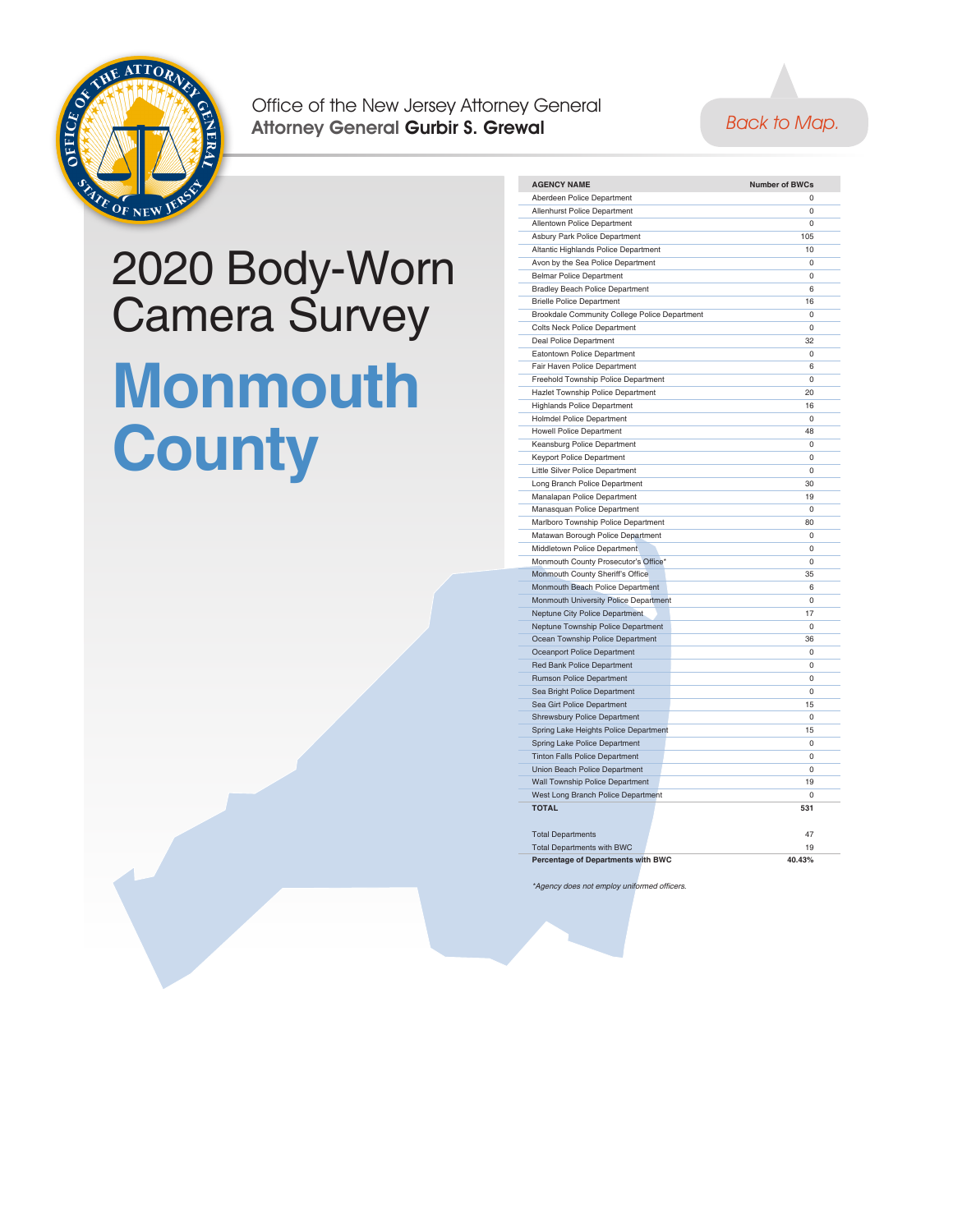<span id="page-15-0"></span>



# 2020 Body-Worn Camera Survey **Morris County**

| <b>AGENCY NAME</b>                               | <b>Number of BWCs</b> |
|--------------------------------------------------|-----------------------|
| Boonton Town Police Department                   | 30                    |
| Boonton Township Police Department               | $\Omega$              |
| Butler Borouogh Police Department                | $\Omega$              |
| Chatham Borough Police Department                | $\Omega$              |
| Chatham Township Police Department               | 0                     |
| <b>Chester Police Department</b>                 | $\mathbf 0$           |
| Denville Township Police Department              | $\Omega$              |
| Dover Town Police Department                     | 38                    |
| East Hanover Township Police Department          | $\Omega$              |
| Florham Park Borough Police Department           | 0                     |
| Hanover Township Police Department               | $\Omega$              |
| Harding Township Police Department               | $\mathbf 0$           |
| Jefferson Township Police Department             | $\Omega$              |
| Kinnelon Borough Police Department               | $\Omega$              |
| Lincoln Park Borough Police Department           | $\Omega$              |
| Long Hill Township Police Department             | 12                    |
| Madison Borough Police Department                | 40                    |
| Mendham Borough Police Department                | $\Omega$              |
| Mendham Township Police Department               | 0                     |
| Montville Township Police Department             | $\Omega$              |
| Morris County Correctional Facility              | 0                     |
| Morris County Park Police Department             | $\Omega$              |
| Morris County Prosecutor's Office*               | 0                     |
| Morris County Sheriff's Office                   | $\Omega$              |
| Morris Plains Borough Police Department          | $\Omega$              |
| Morris Township Police Department                | 35                    |
| Morristown Town Police Department                | 40                    |
| Mount Arlington Borough Police Department        | $\mathbf 0$           |
| Mount Olive Township Police Department           | $\Omega$              |
| Mountain Lakes Borough Police Department         | $\mathbf 0$           |
| Netcong Borough Police Department                | $\Omega$              |
| Parsippany-Troy Hills Township Police Department | $\Omega$              |
| Pequannock Township Police Department            | $\Omega$              |
| Randolph Township Police Department              | $\Omega$              |
| Riverdale Borough Police Department              | $\Omega$              |
| Rockaway Borough Police Department               | $\Omega$              |
| Rockaway Township Police Department              | $\Omega$              |
| Roxbury Township Police Department               | $\Omega$              |
| <b>Washington Township Police Department</b>     | $\Omega$              |
| Wharton Borough Police Department                | $\Omega$              |
| <b>TOTAL</b>                                     | 195                   |
|                                                  |                       |
| <b>Total Departments</b>                         | 40                    |
| <b>Total Departments with BWC</b>                | 6                     |
| Percentage of Departments with BWC               | 15%                   |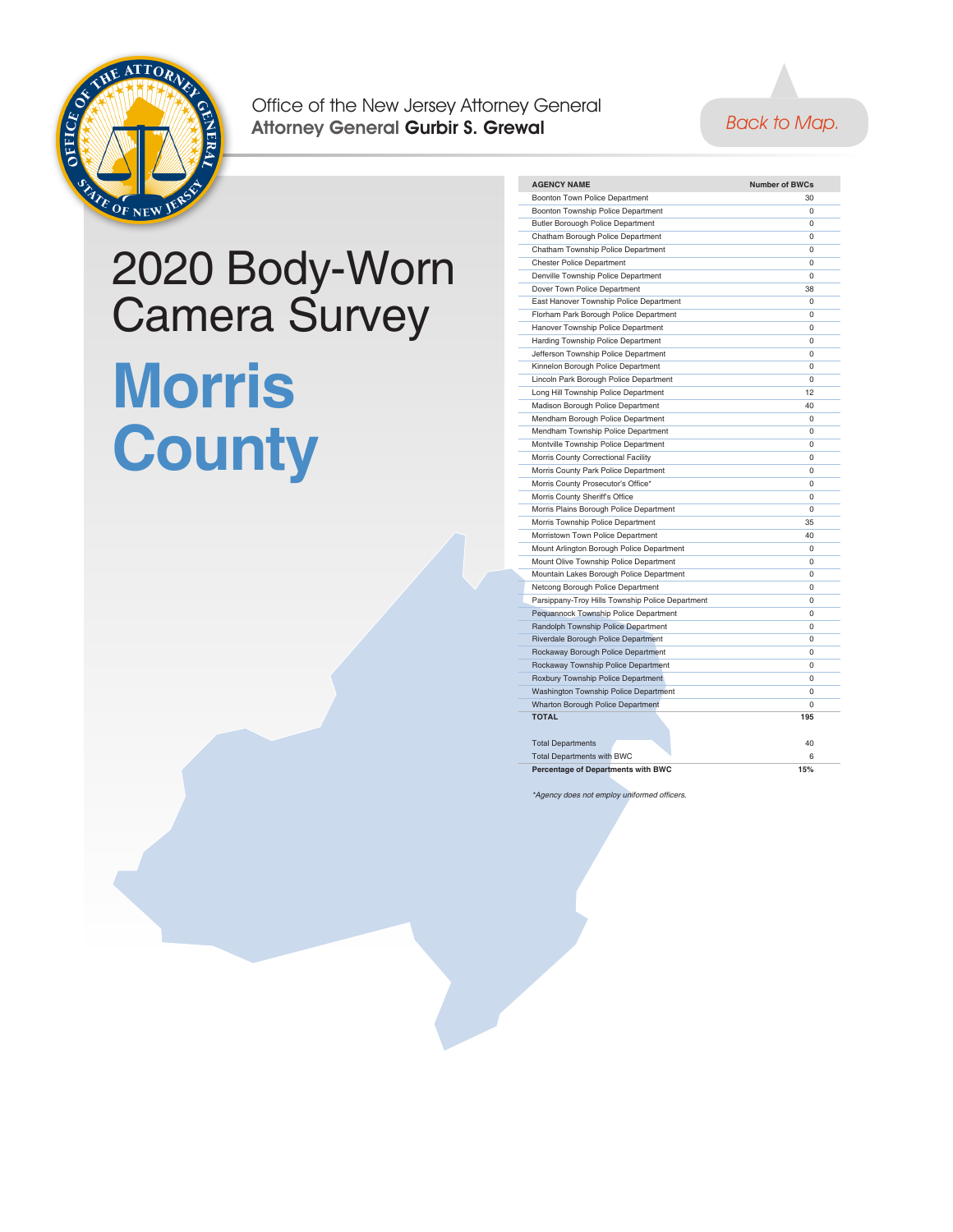<span id="page-16-0"></span>



#### 2020 Body-Worn Camera Survey **Ocean County**



| <b>AGENCY NAME</b>                       | <b>Number of BWCs</b> |  |
|------------------------------------------|-----------------------|--|
| <b>Barnegat Police Department</b>        | 18                    |  |
| Bay Head Police Department               | $\Omega$              |  |
| Beach Haven Police Department            | $\Omega$              |  |
| Beachwood Police Department              | $\Omega$              |  |
| <b>Berkeley Police Department</b>        | 76                    |  |
| <b>Brick Police Department</b>           | 88                    |  |
| Harvey Cedars Police Department          | $\Omega$              |  |
| <b>Island Heights Police Department</b>  | $\Omega$              |  |
| Jackson Police Department                | $\Omega$              |  |
| Lacey Police Department                  | 32                    |  |
| Lakehurst Police Department              | 15                    |  |
| Lakewood Police Department               | $\Omega$              |  |
| Lavallette Police Department             | $\Omega$              |  |
| Little Egg Harbor Police Department      | 0                     |  |
| Long Beach Township Police Department    | 0                     |  |
| Manchester Police Department             | 1                     |  |
| Mantoloking Police Department            | $\Omega$              |  |
| Ocean Gate Police Department             | 6                     |  |
| Ocean Township Police Department         | $\Omega$              |  |
| Pine Beach Police Department             | $\Omega$              |  |
| <b>Plumsted Police Department</b>        | $\Omega$              |  |
| Point Pleasant Beach Police Department   | $\Omega$              |  |
| Point Pleasant Borough Police Department | $\Omega$              |  |
| Seaside Heights Police Department        | $\Omega$              |  |
| Seaside Park Police Department           | $\Omega$              |  |
| Ship Bottom Police Department            | 0                     |  |
| South Toms River Police Department       | 15                    |  |
| <b>Stafford Police Department</b>        | $\Omega$              |  |
| Surf City Police Department              | $\Omega$              |  |
| <b>Toms River Police Department</b>      | $\Omega$              |  |
| <b>Tuckerton Police Department</b>       | $\Omega$              |  |
| Ocean County Sheriff's Office            | 5                     |  |
| Ocean County Prosecutor's Office*        | $\Omega$              |  |
| ΤΩΤΑΙ                                    | 256                   |  |
| <b>Total Departments</b>                 | 33                    |  |
| <b>Total Departments with BWC</b>        | q                     |  |
| Percentage of Departments with BWC       | 27.27%                |  |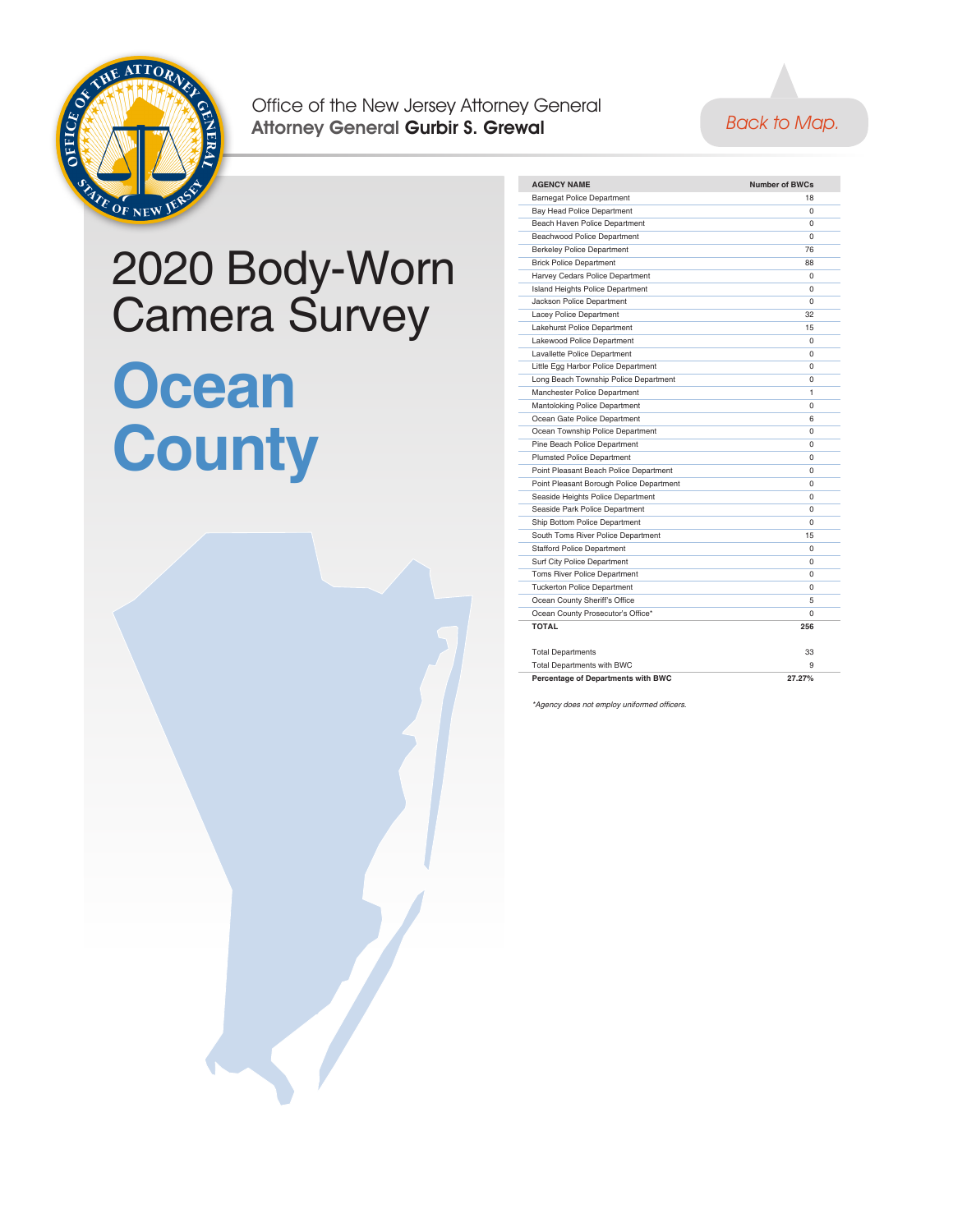<span id="page-17-0"></span>



#### 2020 Body-Worn Camera Survey **Passaic County**

| <b>AGENCY NAME</b>                            | <b>Number of BWCs</b> |  |
|-----------------------------------------------|-----------------------|--|
| <b>Bloomingdale Police Department</b>         | O                     |  |
| <b>Clifton Police Department</b>              | $\Omega$              |  |
| <b>Haledon Police Department</b>              | 13                    |  |
| Hawthorne Police Department                   | $\Omega$              |  |
| Little Falls Police Department                | $\Omega$              |  |
| North Haledon Police Department               | $\Omega$              |  |
| Passaic Police Department                     | 20                    |  |
| Passaic County Prosecutor's Office*           | $\Omega$              |  |
| Passaic County Sheriff's Office               | $\Omega$              |  |
| Paterson Police Department                    | $\Omega$              |  |
| Pompton Lakes Police Department               | $\Omega$              |  |
| Prospect Park Police Department               | $\Omega$              |  |
| <b>Totowa Police Department</b>               | $\Omega$              |  |
| Ringwood Police Department                    | $\Omega$              |  |
| Wanaque Police Department                     | O                     |  |
| <b>Wayne Police Department</b>                | $\Omega$              |  |
| William Paterson University Police Department | $\Omega$              |  |
| West Milford Police Department                | $\Omega$              |  |
| Woodland Park Police Department               | 25                    |  |
| <b>TOTAL</b>                                  | 58                    |  |
|                                               |                       |  |
| <b>Total Departments</b>                      | 19                    |  |
| <b>Total Departments with BWC</b>             | з                     |  |
| Percentage of Departments with BWC            | 15.79%                |  |
|                                               |                       |  |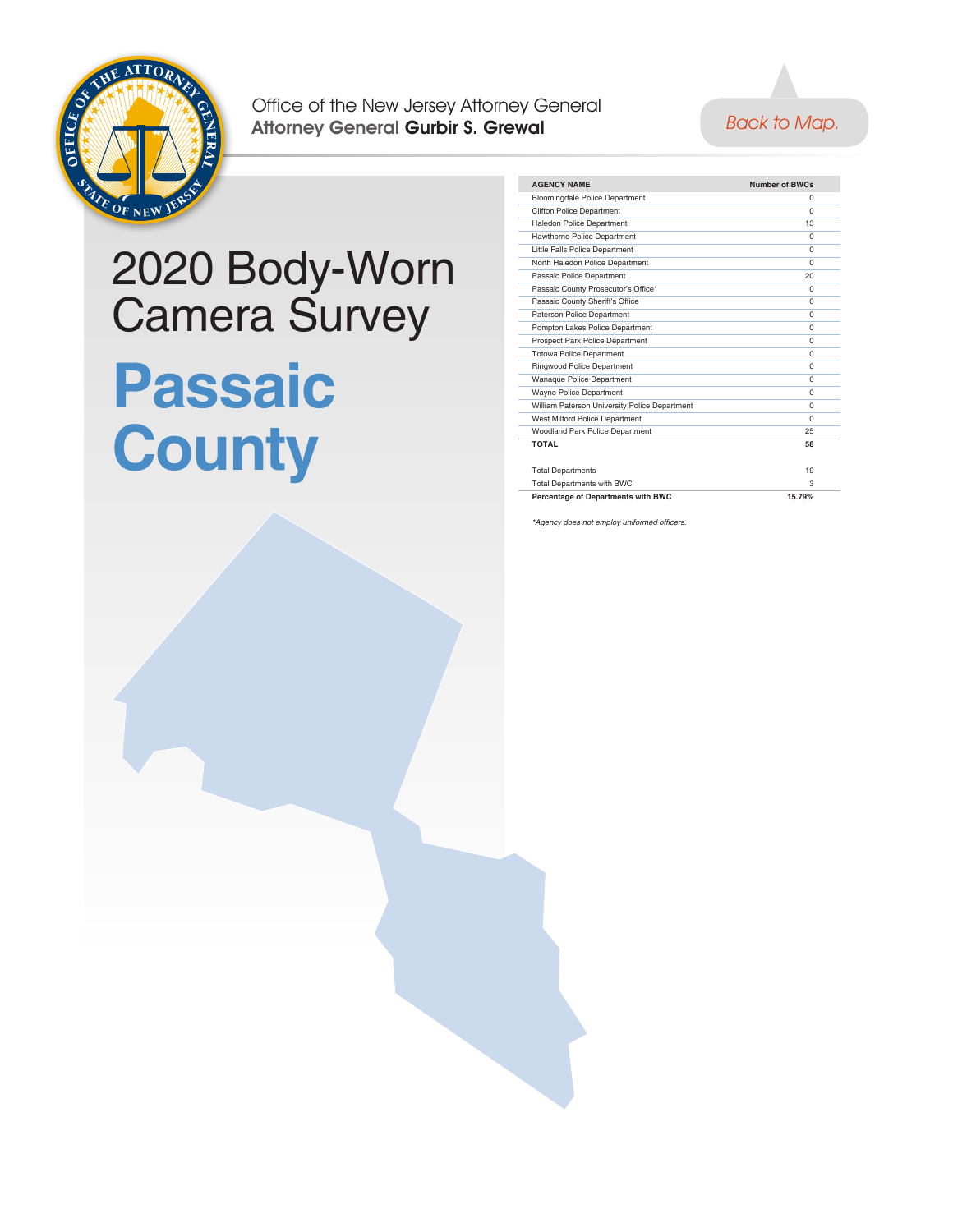<span id="page-18-0"></span>



#### 2020 Body-Worn Camera Survey **Salem County**

| <b>AGENCY NAME</b>                     | Number of BWCs |  |
|----------------------------------------|----------------|--|
| <b>Carneys Point Police Department</b> | 8              |  |
| <b>Elmer Police Department</b>         | 5              |  |
| Lower Alloways Creek Police Department | 6              |  |
| Penns Grove Police Department          | 8              |  |
| Pennsville Police Department           | 8              |  |
| Salem City Police Department           | 18             |  |
| Salem County Prosecutor's Office*      | $\Omega$       |  |
| Salem County Sheriff's Office          | 45             |  |
| <b>Woodstown Police Department</b>     | 8              |  |
| <b>TOTAL</b>                           | 106            |  |
|                                        |                |  |
| <b>Total Departments</b>               | 9              |  |
| <b>Total Departments with BWC</b>      | 8              |  |
| Percentage of Departments with BWC     | 88.89%         |  |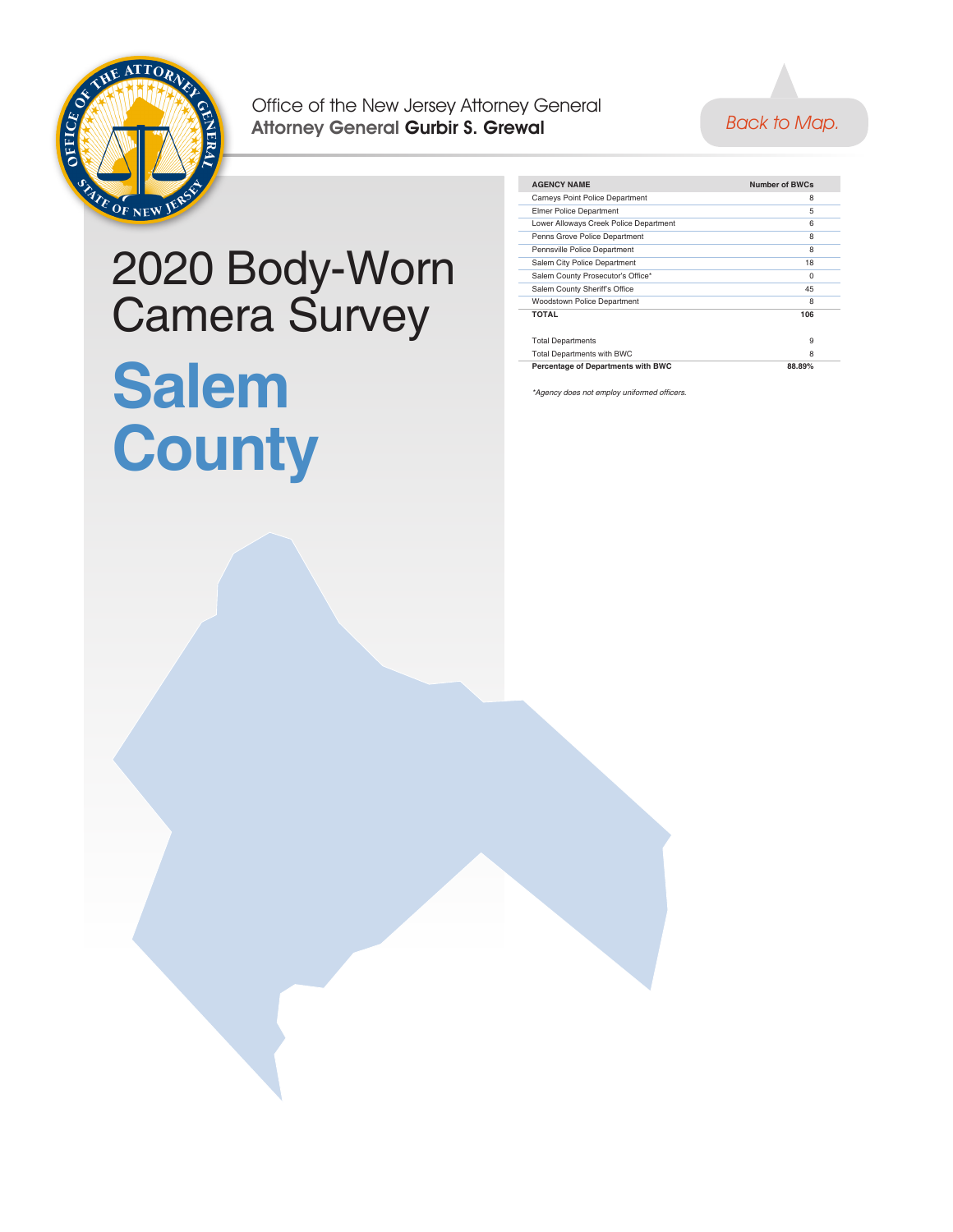<span id="page-19-0"></span>



#### 2020 Body-Worn Camera Survey **Somerset County**

| <b>AGENCY NAME</b>                   | Number of BWCs |  |
|--------------------------------------|----------------|--|
| <b>Bedminster Police Department</b>  | $\Omega$       |  |
| <b>Bernards Police Department</b>    | $\Omega$       |  |
| Bernardsville Police Department      | $\Omega$       |  |
| Bound Brook Police Department        | $\Omega$       |  |
| <b>Branchburg Police Department</b>  | $\Omega$       |  |
| <b>Bridgewater Police Department</b> | 75             |  |
| Far Hills Police Department          | $\Omega$       |  |
| Franklin Police Department           | $\Omega$       |  |
| Green Brook Police Department        | $\Omega$       |  |
| Hillsborough Police Department       | $\Omega$       |  |
| Manville Police Department           | $\Omega$       |  |
| Montgomery Police Department         | $\Omega$       |  |
| North Plainfield Police Department   | 20             |  |
| Peapack-Gladstone Police Department  | $\Omega$       |  |
| Raritan Police Department            | 21             |  |
| Somerset County Sheriff's Office     | 30             |  |
| Somerville Police Department         | $\Omega$       |  |
| South Bound Brook Police Department  | $\Omega$       |  |
| Warren Police Department             | $\Omega$       |  |
| <b>Watchung Police Department</b>    | $\Omega$       |  |
| Somerset County Prosecutor's Office* | $\Omega$       |  |
| ΤΩΤΑΙ                                | 146            |  |
|                                      |                |  |
| <b>Total Departments</b>             | 21             |  |
| Total Departments with BWC           | 4              |  |
| Percentage of Departments with BWC   | 19 05%         |  |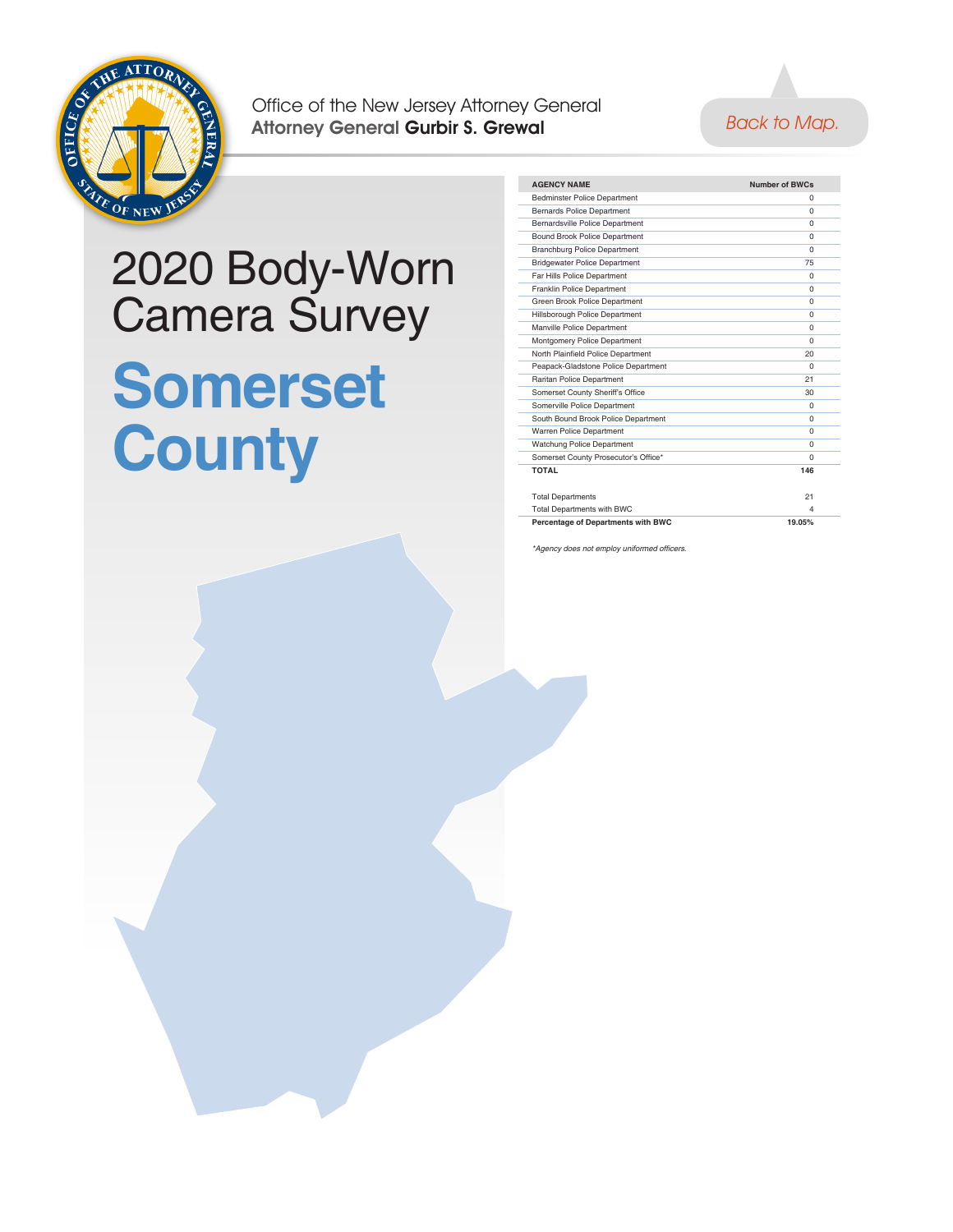<span id="page-20-0"></span>



#### 2020 Body-Worn Camera Survey **Sussex County**

| <b>AGENCY NAME</b>                    | <b>Number of BWCs</b> |  |
|---------------------------------------|-----------------------|--|
| <b>Byram Police Department</b>        | $\Omega$              |  |
| <b>Hopatcong Police Department</b>    | $\Omega$              |  |
| Franklin Police Department            | $\Omega$              |  |
| Andover Police Department             | $\Omega$              |  |
| Ogdensburg Police Department          | $\Omega$              |  |
| Hardyston Police Department           | $\Omega$              |  |
| Stanhope Police Department            | $\Omega$              |  |
| Sparta Police Department              | 30                    |  |
| Vernon Police Department              | 15                    |  |
| Hamburg Police Department             | $\Omega$              |  |
| Newton Police Department              | 23                    |  |
| <b>Sussex County Sheriff's Office</b> | 14                    |  |
| Sussex County Prosecutor's Office*    | $\Omega$              |  |
| <b>TOTAL</b>                          | 82                    |  |
|                                       |                       |  |
| <b>Total Departments</b>              | 13                    |  |
| <b>Total Departments with BWC</b>     | $\Delta$              |  |
| Percentage of Departments with BWC    | 30.77%                |  |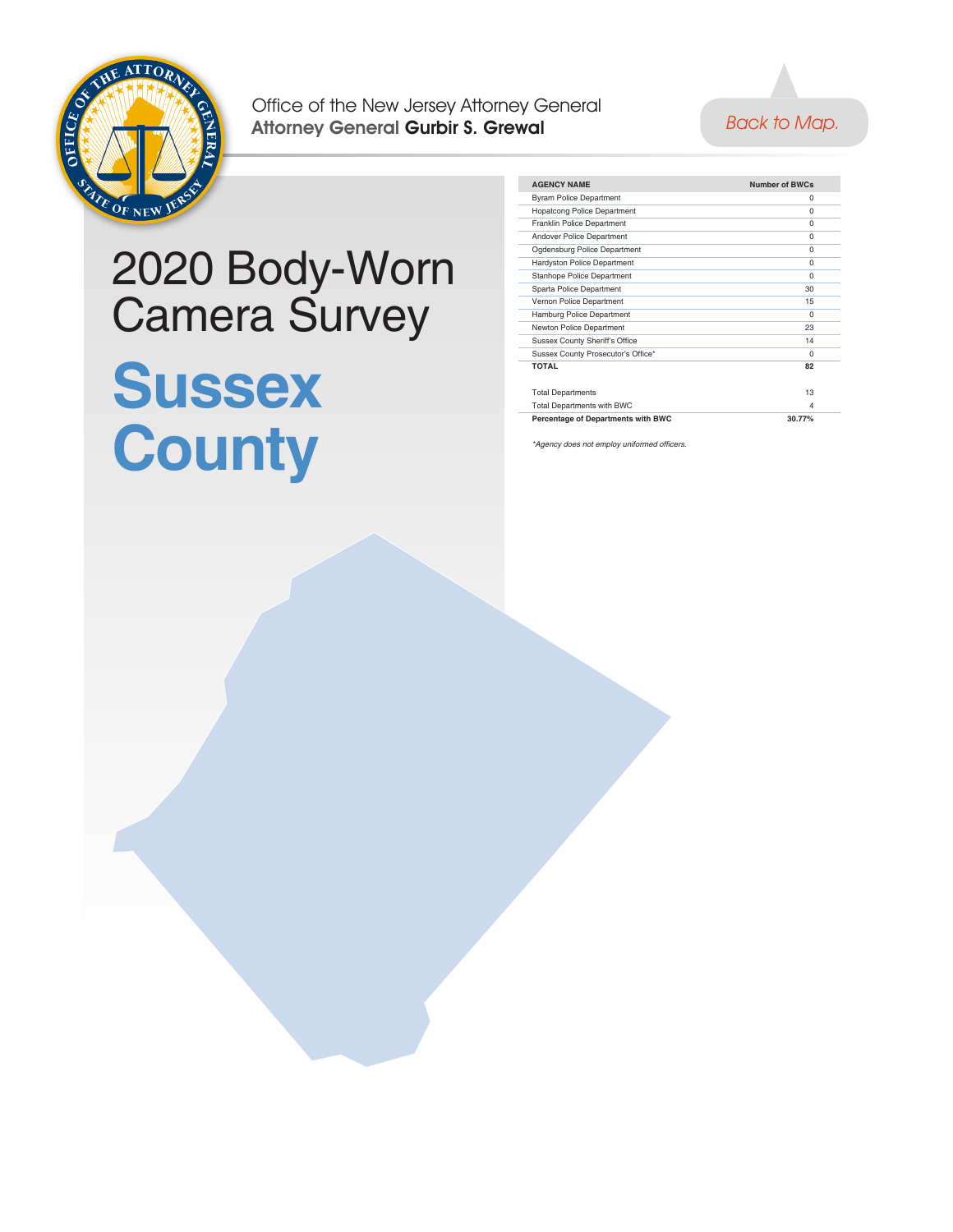<span id="page-21-0"></span>



# 2020 Body-Worn Camera Survey **Union County**

| <b>AGENCY NAME</b>                  | <b>Number of BWCs</b> |  |
|-------------------------------------|-----------------------|--|
| Berkeley Heights Police Department  | 29                    |  |
| <b>Clark Police Department</b>      | 20                    |  |
| <b>Cranford Police Department</b>   | 11                    |  |
| Elizabeth Police Department         | 342                   |  |
| Fanwood Police Department           | 18                    |  |
| Garwood Police Department           | 16                    |  |
| Hillside Police Department          | 25                    |  |
| Kenilworth Police Department        | 25                    |  |
| Linden Police Department            | 140                   |  |
| Mountainside Police Department      | 20                    |  |
| New Providence Police Department    | 26                    |  |
| <b>Plainfield Police Department</b> | 92                    |  |
| Rahway Police Department            | 36                    |  |
| Roselle Police Department           | 52                    |  |
| Roselle Park Police Department      | 34                    |  |
| Scotch Plains Police Department     | 42                    |  |
| Springfield Police Department       | 16                    |  |
| Summit Police Department            | 44                    |  |
| Union Police Department             | 100                   |  |
| <b>Westfield Police Department</b>  | 42                    |  |
| Winfield Police Department          | 11                    |  |
| Union County Police Department      | 55                    |  |
| Union County Prosecutor's Office*   | $\Omega$              |  |
| Union County Sheriff's Office       | 28                    |  |
| Kean University Police Department   | 10                    |  |
| <b>TOTAL</b>                        | 1.234                 |  |
|                                     |                       |  |
| <b>Total Departments</b>            | 25                    |  |
| Total Departments with BWC          | 24                    |  |
| Percentage of Departments with BWC  | 96%                   |  |